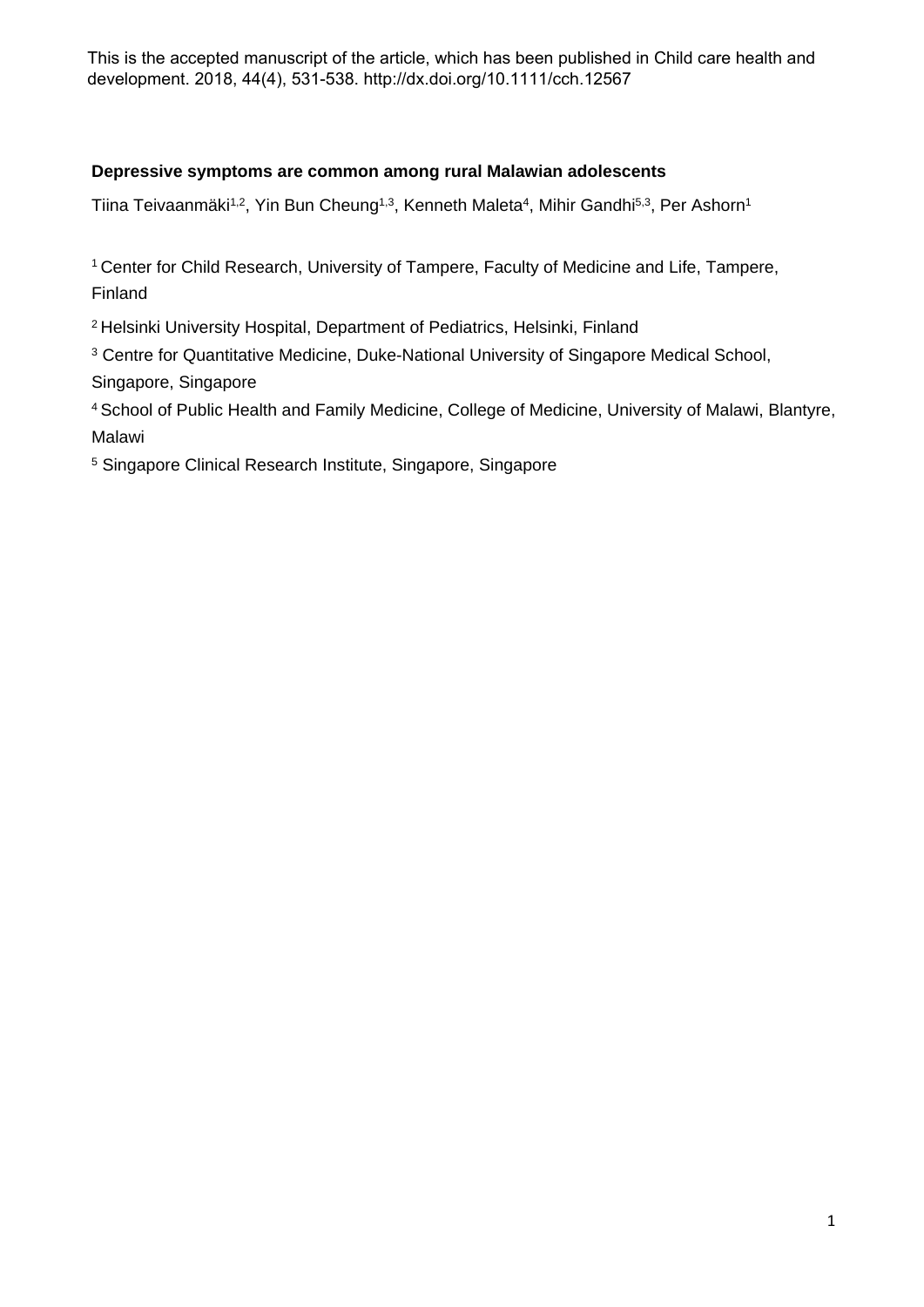# Abstract

### **Background**

Depressive conditions cause about 25 million disability adjusted life years in low-income countries annually. The incidence of depression rises after puberty, and the young age distribution in these countries may cause a high burden of adolescent depression. We aimed to assess the prevalence of reported depressive symptoms among rural adolescents in Malawi. Additionally, we assessed the association between birth weight, childhood growth, gender, and pubertal maturity and depressive symptoms.

# **Methods**

We followed 767 children from the foetal period until 15 years of age. We used the Short Mood and Feelings Questionnaire (SMFQ) to examine reported depressive symptoms at 15 years. Anthropometry was conducted at one, 24, 120, and 180 months of age. Using multiple imputation to handle missing data, we performed regression models with imputed data and confounders to assess associations between the independent variables and depressive symptoms. As a sensitivity analysis, we ran the same regression models with participants with no missing data.

# **Results**

Some 523 participants were seen at 15 years. The mean SMFQ score was 15, and 90% (95%CI 87–92%) of the participants scored ≥11 points, the traditional cut-off for significant depressive symptoms. Some 12% (95%CI 9–15%) scored ≥20 points. Birth weight, growth, gender, and pubertal maturity were not associated with the SMFQ score in the primary imputed analyses. In the sensitivity analysis, birth weight was associated with the SMFQ score in all models.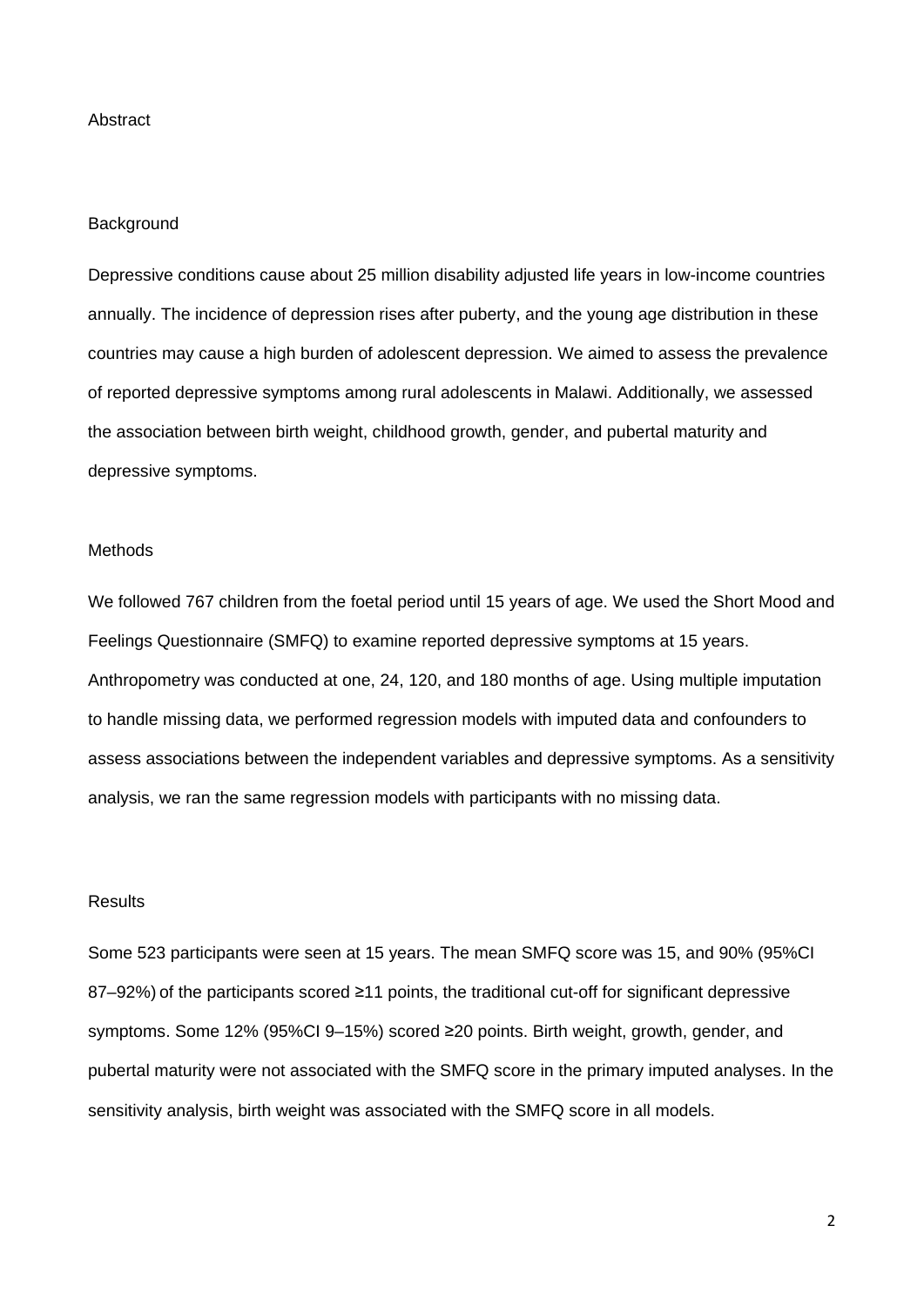# **Conclusions**

The prevalence of reported depressive symptoms was high among the studied population. It is uncertain how well the traditional cut-off of 11 points identifies children with clinically significant depressive symptoms in our sample. Our data do not support a hypothesis of an association between growth, gender, or pubertal maturity and depressive symptoms. Nevertheless, our results highlight the importance of the awareness of mental health problems in low-income countries.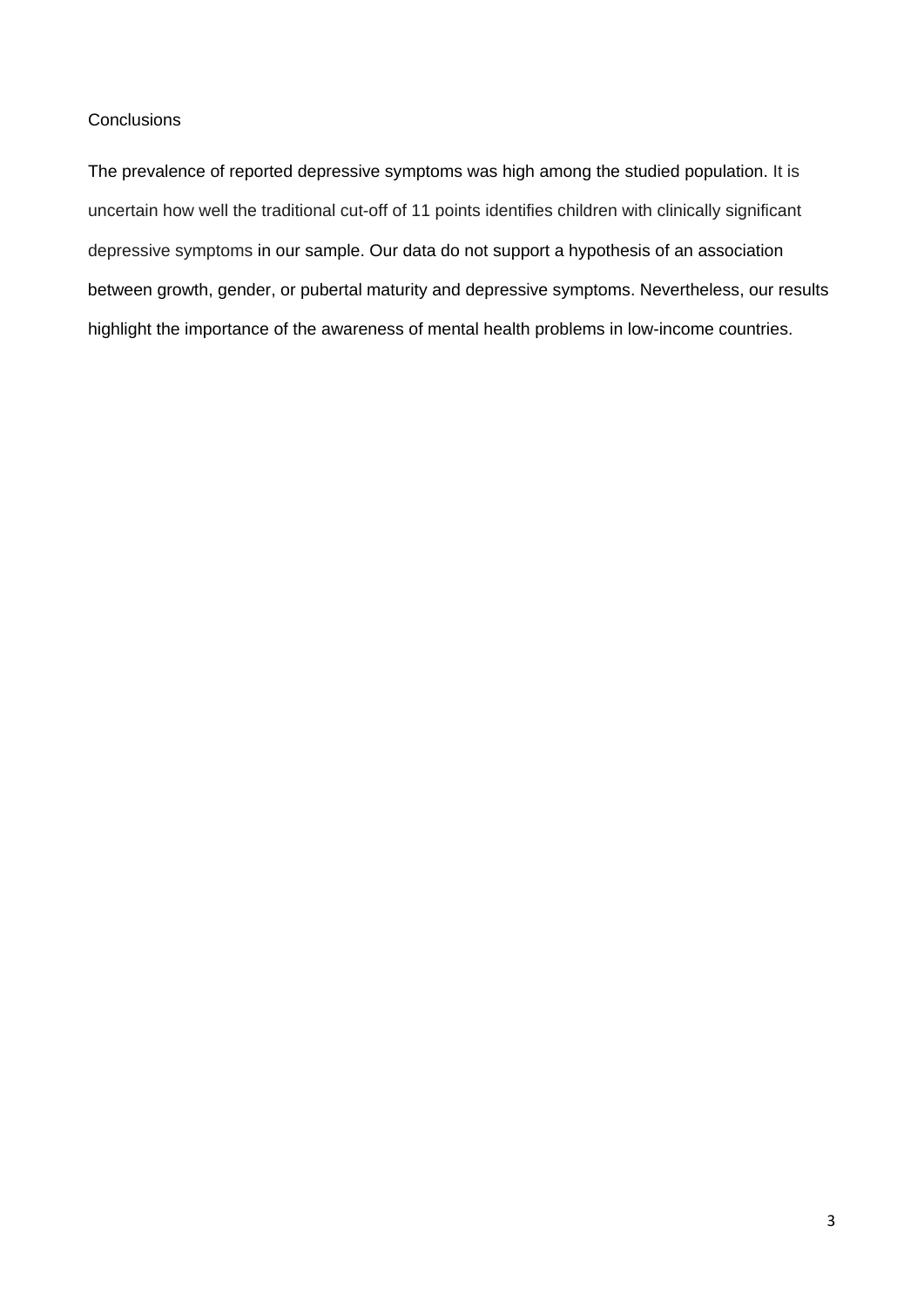**Introduction** 

Depression caused 26.5 million disability adjusted life years in low-income countries in 2004 (World Health Organization; WHO, 2008). Estimates of the prevalence of adolescent depression vary. In Sub-Saharan Africa, approximately 14% of children suffer from psychological disorders (Patel et al. 2007, Cortina et al. 2012). The incidence of depression rises after puberty, and the young age distribution in low-income countries results in a high burden of adolescent depression. However, child and adolescent mental health services are rarely available (Angold et al. 1998, Patel et al. 2007).

The aetiology of adolescent depression is multifactorial. It has been mostly studied in developed countries, and evidence from low-income countries is scarce. In addition to a genetic tendency for the disease, social disadvantage, parental mental disorders, female gender, and experiences of violence are related to depression (Patel et al. 2007). Low birth weight, growth failure, and malnutrition early in life may also contribute to later depressive symptoms, but the significance of childhood growth is unknown (Galler et al. 2010, De Mola et al. 2015, Walker et al. 2007). Since brain development continues throughout childhood, malnutrition may lead to neurodevelopmental disorders into adolescence (Thompson 2001, Teivaanmaki et al. 2015). The incidence of depression rises after pubertal onset, and the timing of puberty is influenced by possible growth failure and catch-up growth (Proos 2012, Angold et al. 1998). The stage of pubertal maturity is therefore important when evaluating the association between growth and depression. To our knowledge, this information has not been collected before.

The primary objective of this study was to describe the prevalence of reported depressive symptoms at 15 years of age in a rural Malawian cohort. The secondary objective was to assess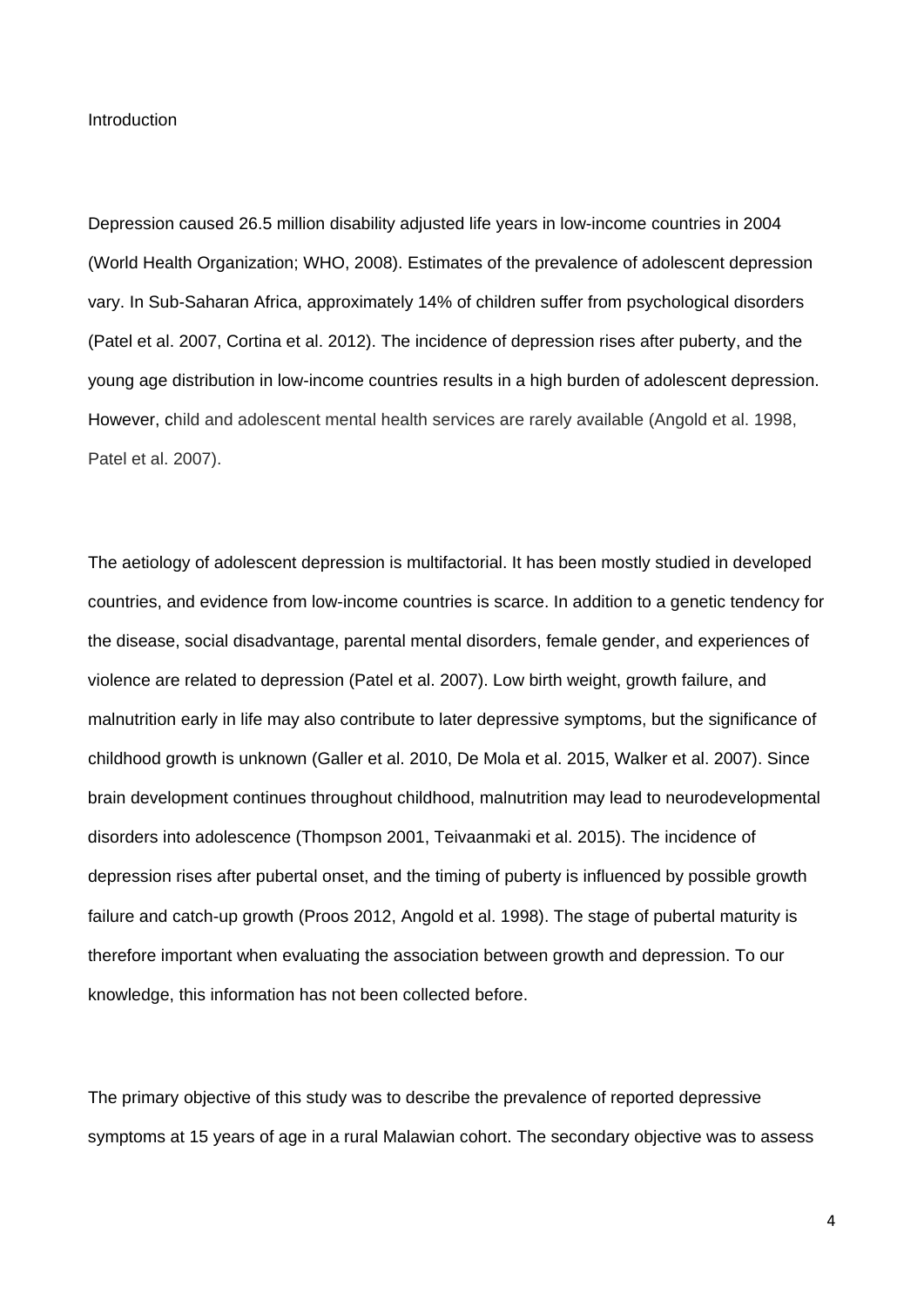the associations between birth weight, growth, gender, and pubertal maturation and depressive symptoms in adolescence, particularly in the Sub-Saharan adolescent population.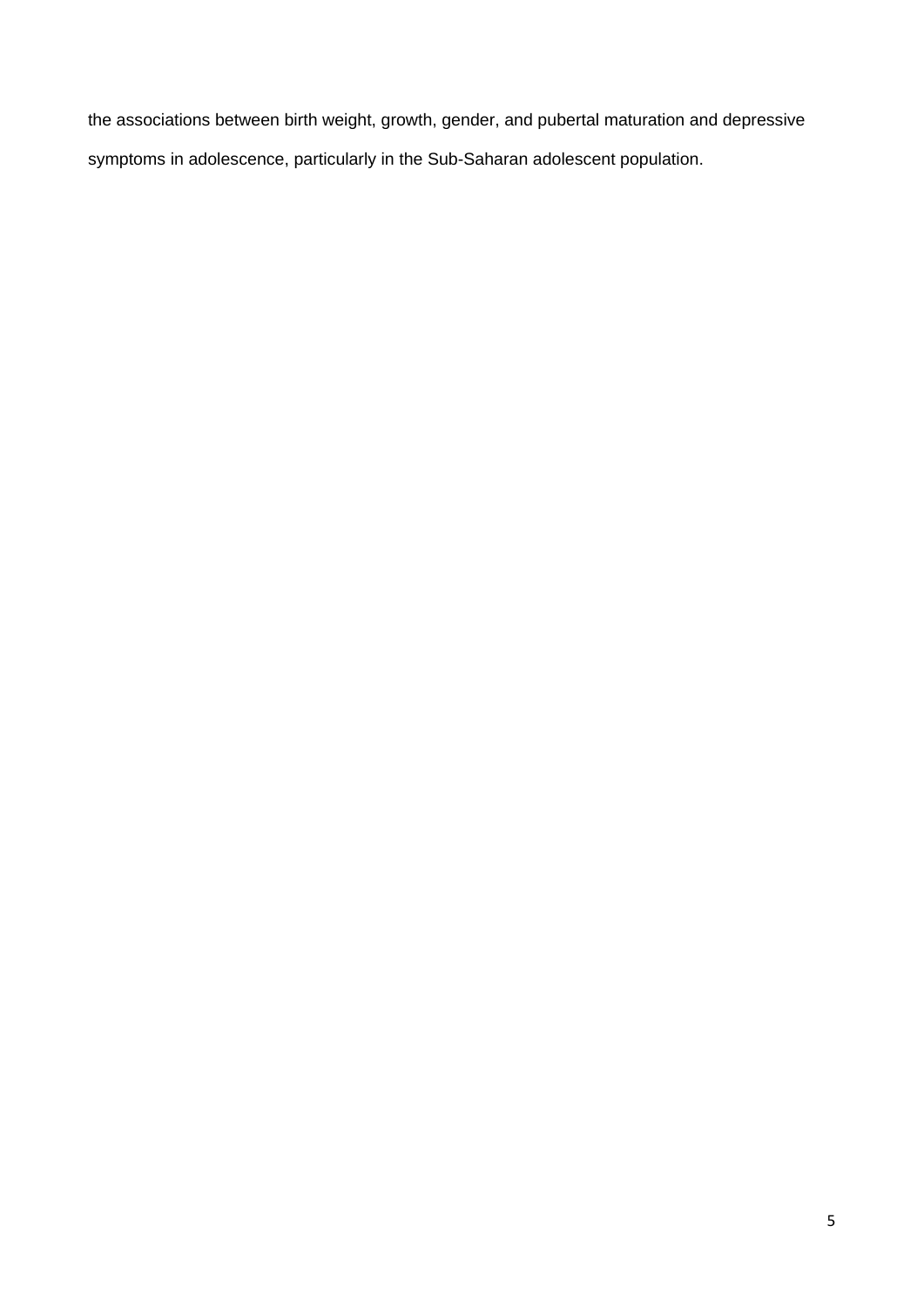Participants and Methods

#### Study design

This prospective cohort study was conducted in Lungwena, Mangochi District, Southern Malawi. Covering approximately 100km2, the study area included 26 villages and 23,000 inhabitants, who were mostly Muslims of the Yao tribe. The literacy rate was low, and the main income sources were farming and fishing.

The study cohort was enrolled between June 1995 and August 1996. It comprised 795 mothers who attended the antenatal clinic at Lungwena Health Centre during their pregnancies (Maleta et al. 2003). These pregnant women carried 813 foetuses, and the number of children born live was 767 (Figure 1). There were 759 children alive after the first day of life, and these cohort members were followed up until 15 years of age. Anthropometry was conducted at birth and at 1, 24, 120, and 180 months (15 years), and depressive symptoms and pubertal maturity were examined at 15 years. We then examined the magnitude of depressive symptoms and assessed the association between the change in length-/height-for-age (LAZ/HAZ) at the aforementioned age intervals, birth weight, gender, and pubertal maturation and depressive symptoms.

Ethical approval for the Lungwena Child Survival Study (LCSS) was obtained from the National Health Science Research Committee in Malawi (HSRC 93/94) and the College of Medicine Research and Ethics Committee (P04.05.314). Informed consent was obtained from each guardian at the beginning of the study and again from each guardian and adolescent before the visit at 15 years.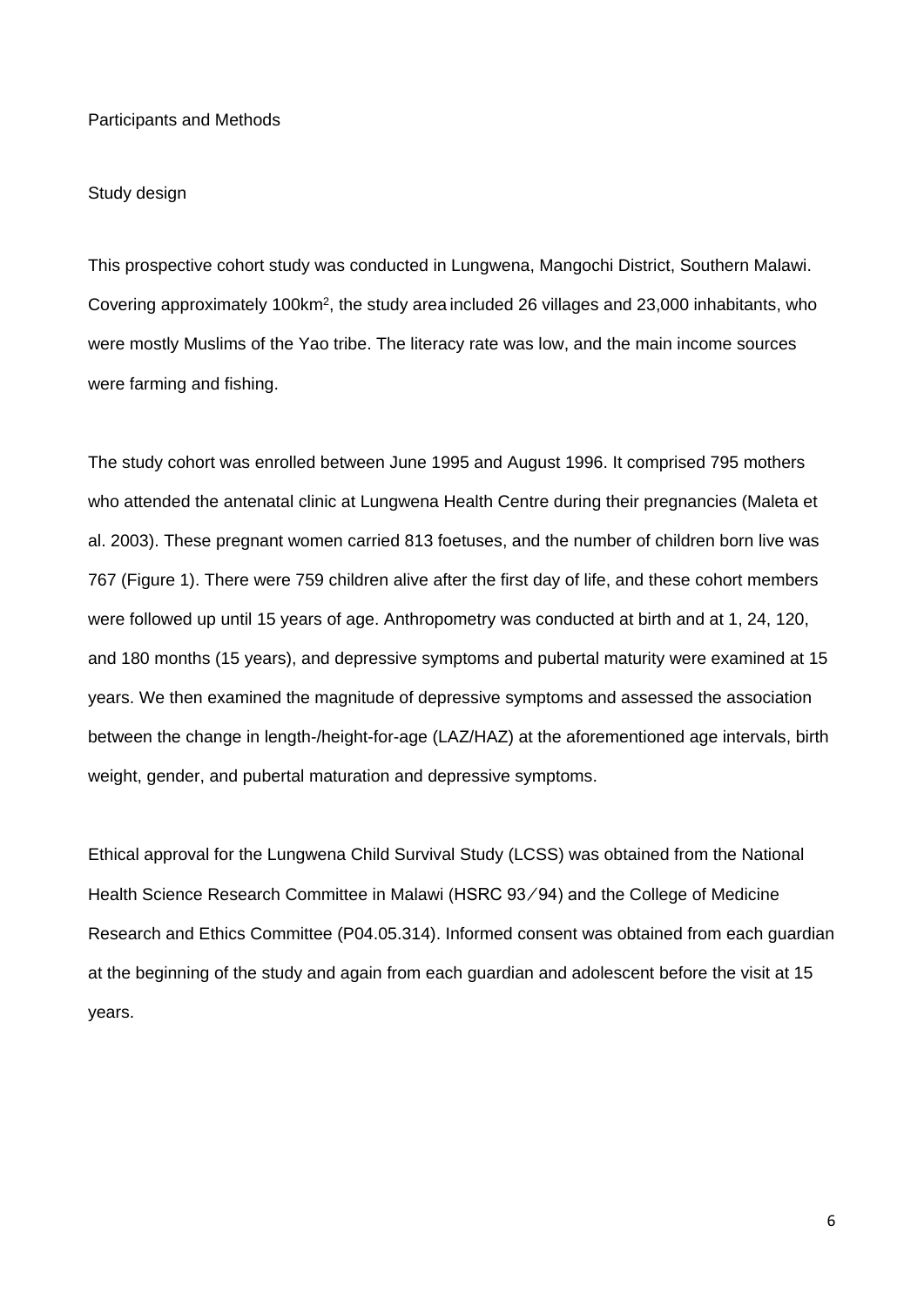#### Data collection

We used the Short Mood and Feelings Questionnaire (SMFQ) to assess the adolescents' reported depressive symptoms at 15 years. A public health scientist translated the questionnaire from English to the Yao language, and a psychologist back-translated it to English. The translation was then revised until the two versions corresponded. The SMFQ provides a reliable measure of depressive symptoms in children of a variety of ages (Angold et al. 1995, Turner et al. 2014). It contains 13 questions with three response options, true (2 points), sometimes true (1 point), and not true (0 points). The range is 0–26 points, and a score ≥11 is suggested to refer to significant depressive symptoms. The SMFQ includes individual items such as "I felt miserable or unhappy" or "I didn't enjoy anything at all". With the generally used 11-point cut-off, the specificity of the questionnaire is 83% for identifying those who meet the ICD-10 criteria for depression, and the sensitivity is 71% (Turner et al. 2014). One third of the participants were considered to have fluent literacy skills (as evaluated by a data collector via a reading test) and self-administered the questionnaires. The rest were interviewed. The pubertal stage of the participants was assessed by trained research assistants at 15 years with the Tanner classification (Tanner 1962). It includes five stages (I–V) for pubic hair development for both sexes, and genitalia development for boys and breast development for girls. Cognitive capacity, which was added in one of the models as a potential intermediate variable, was examined with Raven's Coloured Matrices (Raven et al. 1998, Teivaanmäki et al. 2016).

Using three different regression models, we studied the association of birth weight and height gain between one and 24 months, 24 and 120 months, and 120 and 180 months (15 years) and depressive symptoms at 15 years. The first weight measurement, taken during the first seven days of life, was used as a proxy for birth weight. It reflects foetal growth and possible adverse exposures during pregnancy. The three age intervals represent growth until the first 1,000 days of life, the latent growth period, and pre-pubertal and pubertal growth. Procedures for anthropometric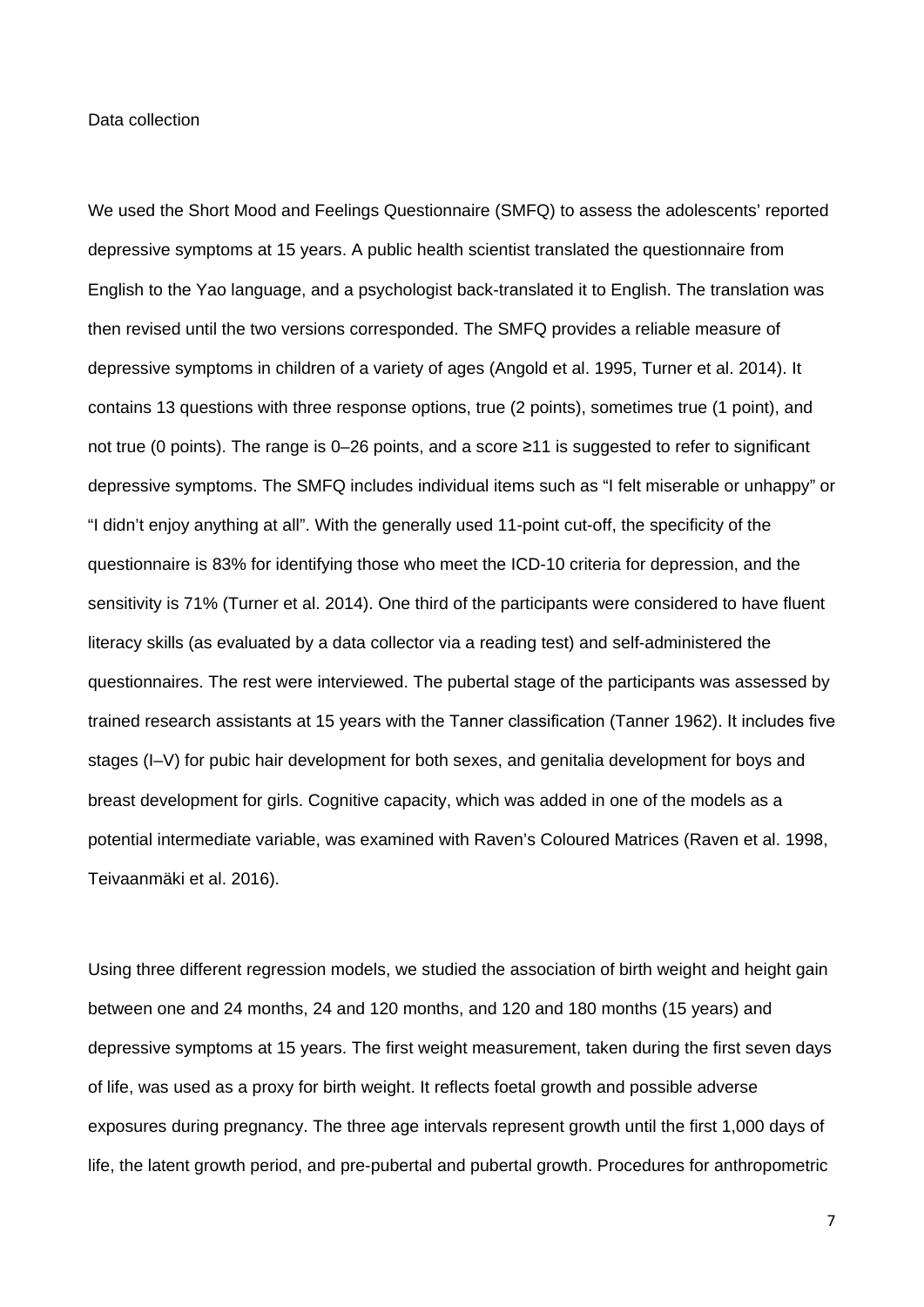measurements have been described previously (e.g. Maleta et al. 2003). Briefly, the data collectors measured the participants' weight during the first seven days and length at one month at their homes. Length was measured with locally constructed length boards. The measurements at 24 months were taken with a self-made height board at the participants' homes, and the measurements at 120 and 180 months were taken with a stadiometer (Harpenden, Holtain Limited, UK) at the study clinic. The study team calibrated the equipment weekly, and the data collectors were trained and retrained by the investigators at intervals of 1–36 months. Their work was also regularly monitored.

To derive length-/ height-for-age z-scores (LAZ/HAZ), we used the WHO Multicentre Growth Reference Study (WHO Multicentre Growth Reference Study Group 2006) for children at one and 24 months and the WHO Reference 2007 (De Onis et al. 2007) at 120 and 180 months. Reference values for supine length were used for the measurements at one month and standing height for ≥24 months. We used two closely aligned WHO references to cover the whole range of growth in length/height in the cohort. We generated the z-scores for anthropometric measurements using a Stata macro (Vidmar et al. 2013).

We added potential confounders and mediators to the regression models. The wealth index was assessed during pregnancy by interviewing the mothers. It summarizes the household ownership of radios, bicycles/tricycles, mattresses, and livestock ownership of land per person, and the number of family supporters. It was derived from factor analysis and categorized into three levels: poor (below the 40<sup>th</sup> percentile), middle  $(40<sup>th</sup>-80<sup>th</sup>$  percentiles), and rich (top 20<sup>th</sup> percentile). The gestational duration was estimated with a national chart for fundal height during the antenatal visits. Information about the timing of menstrual periods was not reliable, and ultrasound was not available (Kulmala et al. 2000).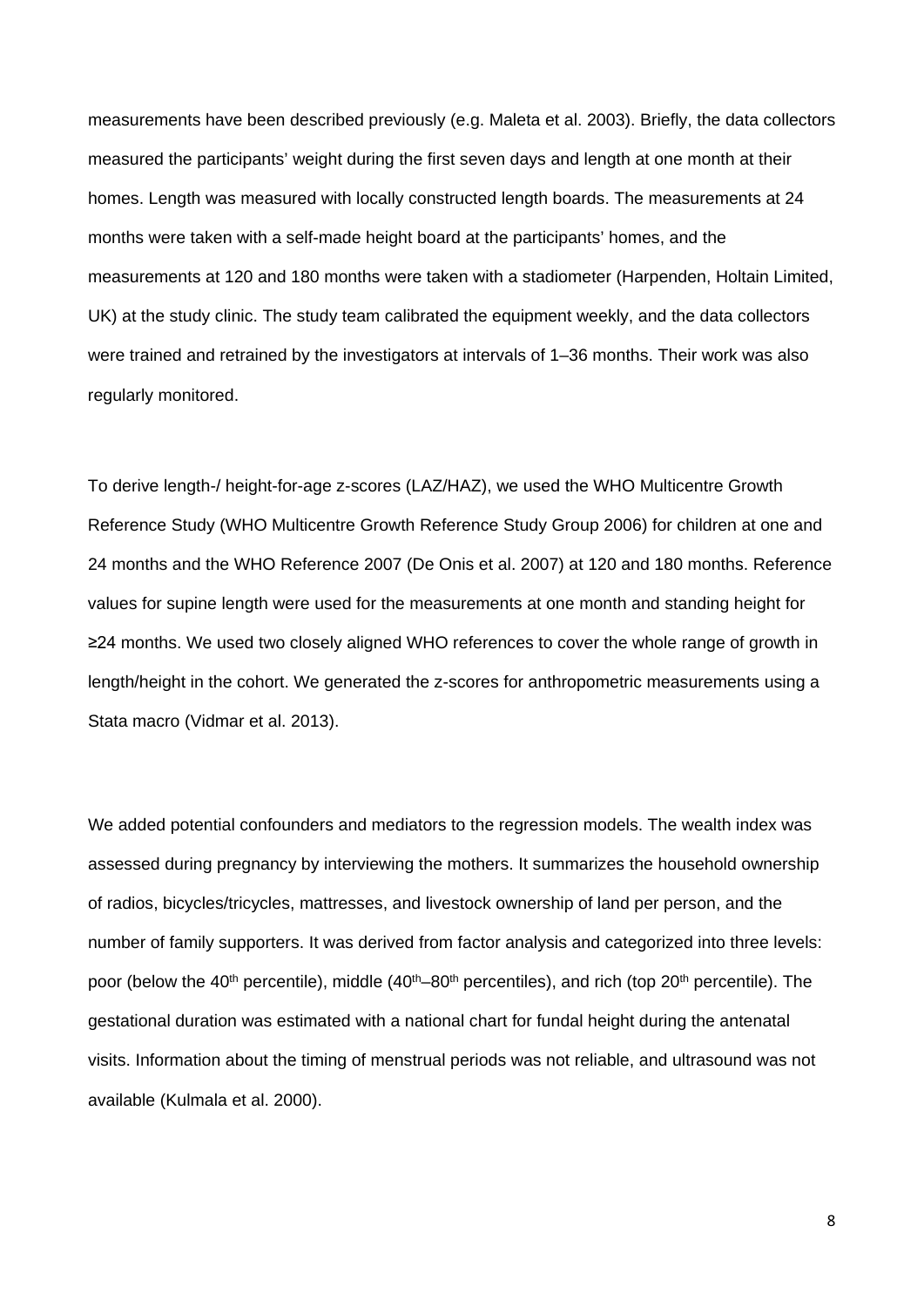Statistical analyses

We counted the boys' and girls' SMFQ scores separately. In the primary regression analysis, we used multiple imputation to impute missing data. All missing data in the independent and dependent variables and potential confounders were imputed for the 523 participants who attended the examination at 15 years. Multiple imputation by chained regression was used to allow for missing values in more than one variable (White et al. 2011). We used 50 sets of imputation (White et al. 2011) and the 50 sets of data were pooled using Rubin's rule (Rubin 1987).

We assessed the associations between birth weight; linear growth from birth to 24 months, 24–120 months, and 120–180 months (15 years); and depressive symptoms at 15 years. Model 1 simultaneously included birth weight (grams), HAZ at one month (HAZ 1), 24 months (HAZ 24), 120 months (HAZ\_120), and 15 years (HAZ\_180) as exposure variables without any confounder adjustments. Model 2 was adjusted for gender, gestational duration (weeks), father's occupation, father's literacy, mother's literacy, and the wealth index (Filmer et al. 2001). Model 3 was further adjusted for the Raven's Coloured Matrices score at 15 years (Teivaanmäki et al. 2016, Raven et al. 1998) and pubertal stage. This model aimed to assess the potential role of cognitive function and pubertal maturity as intermediate variables through which HAZ might affect depression.

As a sensitivity analysis, we performed the same regression models with all the cohort members who had no missing values in any of the variables, without using multiple imputations. We performed all analyses using Stata 12.1 (Stata Corporation, College Station, TX, USA).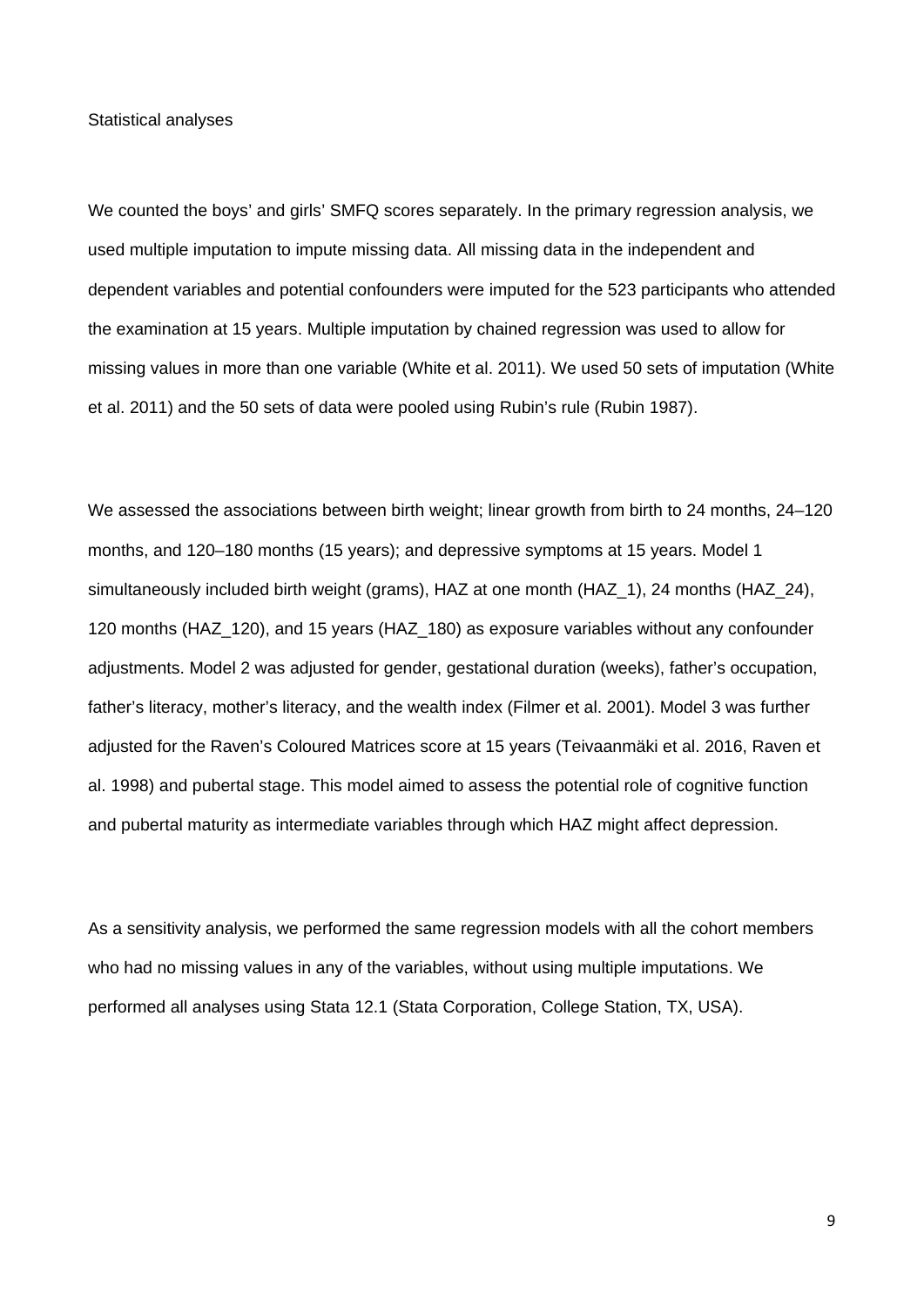# **Results**

Of the 767 infants, 759 survived the first day of life and were included in the cohort. After the first day, 171 (23%) died and 50 (7%) permanently dropped out prior to the follow-up at 15 years. After the deaths and dropouts, there were 538 participants in the 15-year assessments, of whom 523 had data in one or more of the outcome variables and were included in the imputed analyses. Of the 523 participants, 287 had missing values in one or more of the exposure or outcome variables. Thus, 236 participants with no missing values were included in the sensitivity analysis (Figure 1).

Among the 523 participants, the mean (SD) duration of pregnancy was 39.1 (3.3) weeks and the newborn weight was 3,110 (519) grams. Some 20% were born preterm (<37 completed gestation weeks), and 9% presented with low newborn weight (<2,500 g). The socio-demographic baseline characteristics were substantially similar for the participants and those excluded because of death, loss to follow-up, or missing data (Table 1).

Among the 523 participants undergoing anthropometry at 15 years, the mean (SD, range) SMFQ score was 15.0 (4.2, 0–26) points: 14.9 (4.0, 0–26) for male and 15.0 (4.4, 0–26) for female (*p*=0.72). Of all participants (n=458), 90% (95%CI 87–92%) scored ≥11 points. Corresponding figures for males and females separately were 92% (95%CI 88–95%; n=231) and 88% (95%CI 83– 91%; n=227), respectively (Table 2). Over 12% (95%CI 9–15%; n=62) of the participants scored ≥20 points (Figure 2). The distributions of the scores are presented in Figures 2 and 3. Most of the SMFQ assessments (77%) were interviewer-administered. The mean HAZ (SD) was -1.7 (1.2) at one month, -2.9 (1.2) at 24 months, -1.7 (1.0) at 120 months, and -1.7 (0.8) at 15 years (Table 2).

In the regression analyses with the imputed data, when birth weight and HAZ at one month, 24 months, 120 months, and 15 years were simultaneously included in the analysis (Model 1), birth weight (gram) was not statistically significantly associated with SMFQ score (coefficient -0.87, *p*=0.133) (Table 3). Height gains between different time periods were not statistically significantly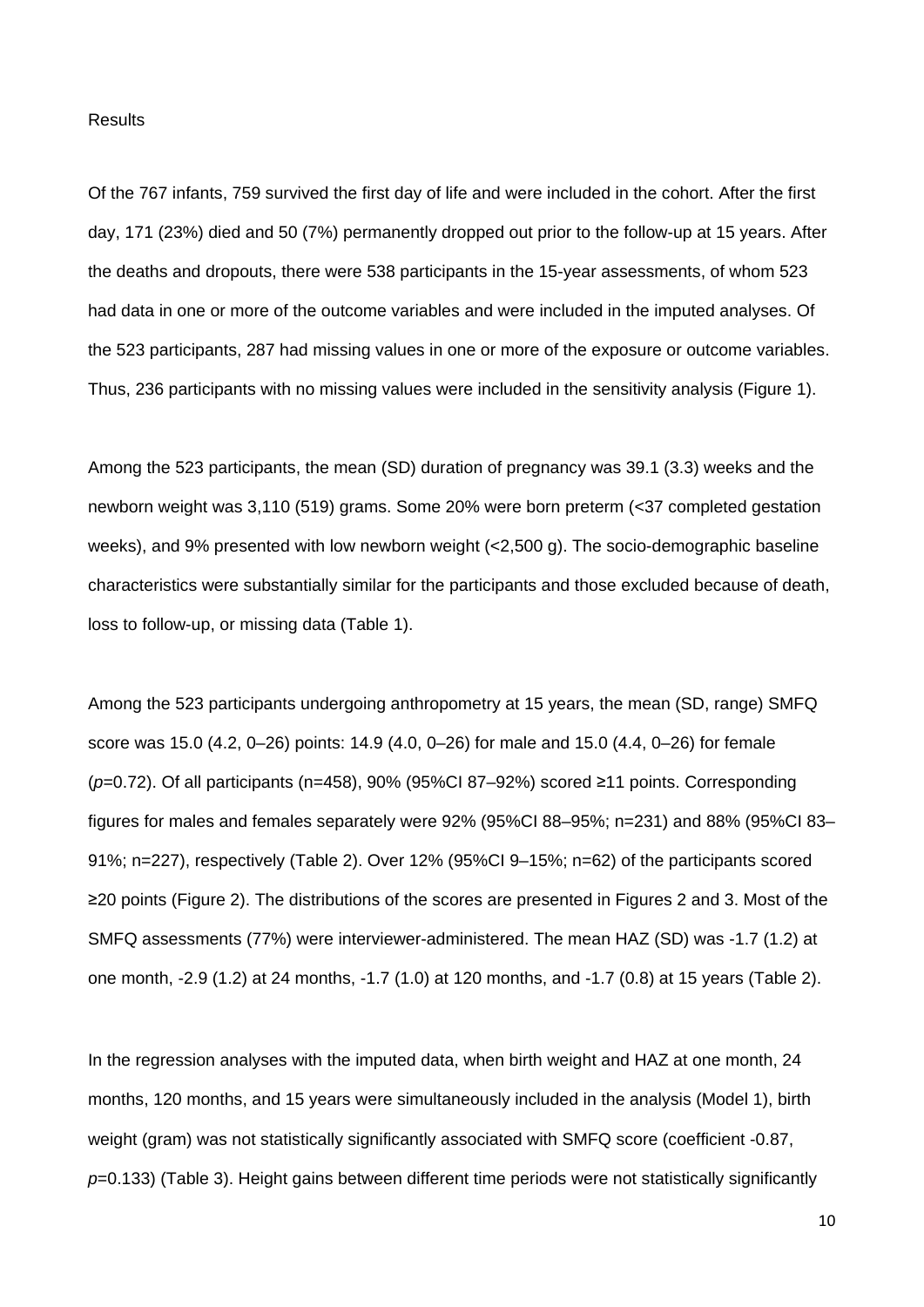associated with SMFQ score. The coefficients were 0.11 (*p*=0.643) at 1 month, -0.12 (*p*=0.536) at 24 months, -0.03 (*p*=0.932) at 120 months, and 0.15 (*p*=0.559) at 15 years (Table 3). Similar results were found in Model 2, adjusted for the potential confounders, and in Model 3, further adjusted for Raven's Coloured Matrices and pubertal maturity (Table 3). Neither pubertal maturity nor sex were statistically significantly associated with depressive symptoms (Table 3).

In the sensitivity analyses with the completely observed data (n=236), birth weight (grams) was statistically significantly associated with SMFQ score in Model 1 (coefficient= -1.58, p=0.014), Model 2 (coefficient= -1.45, *p*=0.034), and Model 3 (coefficient= -1.38, *p*=0.048) (Table 3). Taller children had a lower SMFQ score with coefficients of -0.30 (*p*=0.235) at 24 months and -0.61 (*p*=0.155) at 120 months. However, taller children at 1 and 180 months had a higher SMFQ score with coefficients of 0.07 ( $p=0.785$ ) and 0.68 ( $p=0.044$ ), respectively (Table 3). Other than HAZ at 180 months, these associations did not reach statistical significance. This association was diluted and other results did not change when possible confounders and intermediate variables were included in the model (Models 2 and 3). Pubertal maturity and gender were not statistically significantly associated with depressive symptoms (Table 3). The results were similar when we further added the mode of administration to all the presented analyses (data not shown).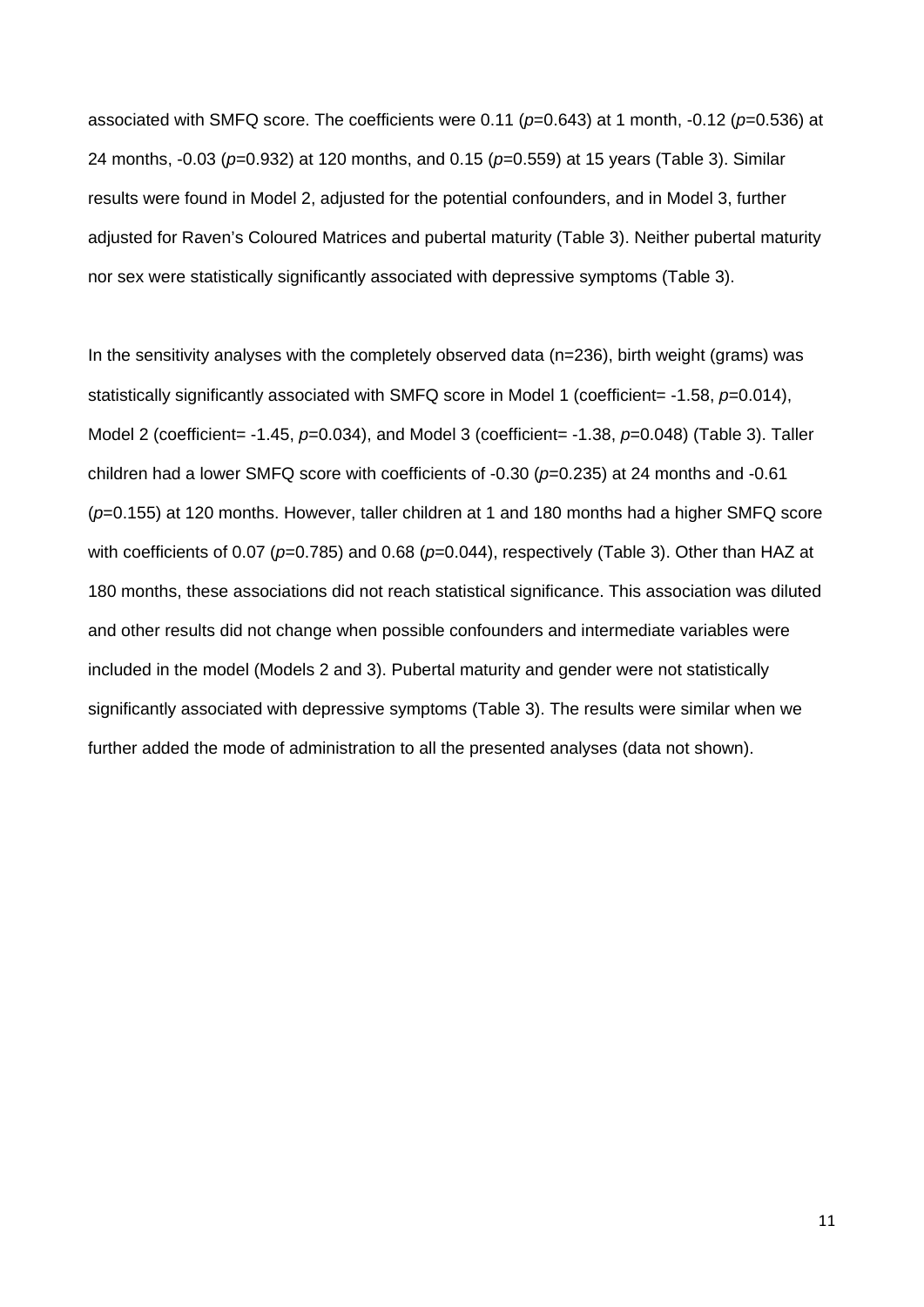#### **Discussion**

The study's primary aim was to evaluate the prevalence of depressive symptoms among rural Malawian adolescents. In a cohort of 523 study participants, the prevalence of reported depressive symptoms was high. Based on the SMFQ score, over 90% of the participants scored ≥11 points, indicating adverse psychological symptoms. The secondary aim was to assess the association between birth weight, height gain in childhood, gender, and pubertal maturity at the time of the assessment and depressive symptoms at 15 years. In the imputed data analysis, these factors did not predict depression in the cohort. However, lower birth weight was associated with more frequent reported depressive symptoms in the complete data analysis. This association was consistent when possible confounders and intermediate variables were added to the model. Physically more mature participants had slightly more reported depressive symptoms, but this association did not reach statistical significance. Sex was not independently associated with depressive symptoms in any of the models.

The prevalence of reported depressive symptoms in our cohort was unexpectedly high. Turner and others have argued that the SMFQ may overestimate the prevalence of depression in individuals with lower educational attainment, but it is unlikely that over-estimation would explain such a high percentage of participants suffering from clinically significant depressive symptoms (Turner et al. 2014). Our study did not reveal obvious predictors for the high prevalence of depressive symptoms. In line with previous studies (Costello 2007, De Mola 2014), we found some signs of higher birth weight being associated with fewer depressive symptoms in adolescence. This may highlight the importance of intrauterine growth on later mental health. Our evidence is not conclusive, however, as the confidence intervals were quite wide and the association was not found in the imputed primary analysis. The difference in the results between these two analyses may be due to the cohort's large drop-out rate. Neither height gain during childhood nor gender explained the magnitude of depressive symptoms. According to Angold and others, pubertal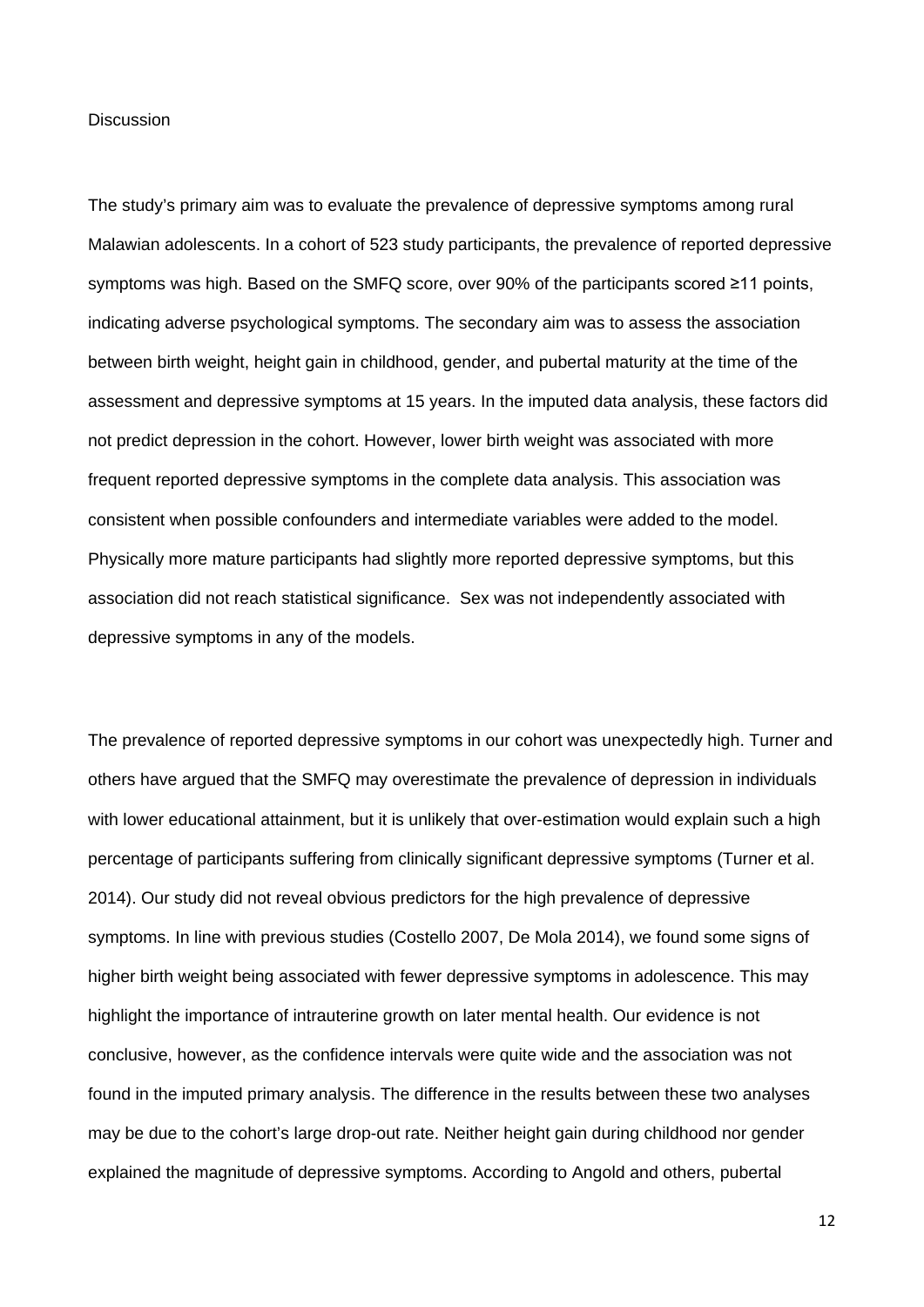maturity relates to depressive symptoms, especially in girls (Angold et al. 1998). There was some evidence of the effect of advanced puberty in our study, but the associations were not statistically significant. The reason for the absence of associations is not evident: it is possible that there are no associations. Alternatively, perhaps the high prevalence of depressive symptoms in our cohort leads to too little variation and the differences cannot be distinguished with the tool used. There may also be some characteristics in depression morbidity in low-income countries that differ from those in the West. Most of the evidence of the association between early growth and depression comes from developed countries (Costello 2007, De Mola 2014). It was not possible to investigate these potential differences in this study.

We believe that our results may be generalized to the target population. The anthropometric measurements used in this study were taken by trained data collectors with proper, regularly calibrated equipment. Participant characteristics were similar in the included and the excluded groups, with the exception of birth weight, which was lower in the excluded group. Average birth weight was within normal range in both groups, however, and there was no significant difference in the proportion of children with low birth weight. In additional analyses with all the original participants included, the results were similar.

This study has some limitations. The SMFQ has not been validated in our study setting; however, the questionnaire was carefully translated and back-translated until the translations matched. The concept and vocabulary concerning mental health may have been unfamiliar to the participants in the study site, considering the poor awareness of mental health problems and services. The SMQF was mostly administered by interview rather than self-administration. However, interviews tend to underestimate rather than overestimate the prevalence of mental health problems (Waal et al. 2012). Hence, the high prevalence of symptoms in our cohort is most likely not due to the questionnaires' mode of administration.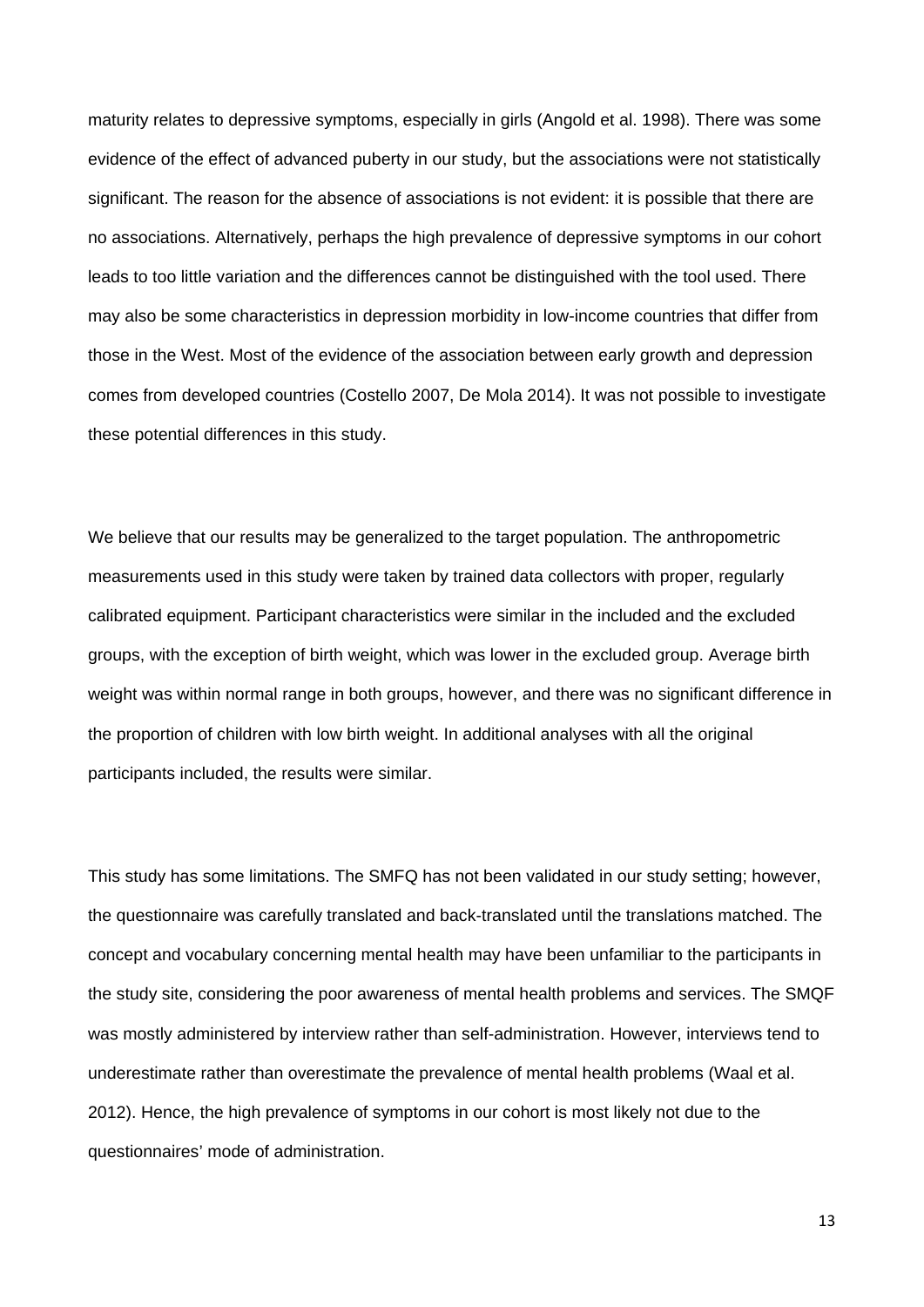The SMFQ is widely used, including in low-income settings and among adolescents (Turner et al. 2014, Bjelland et al. 2002, Ali et al. 2016, Allison & Ferreira 2017). It has shown promise as a reliable and valid instrument for the assessment of depressive symptoms among adolescents in Bangladesh, but the study did not establish a cut-off score for classifying clinical depression status (Deeba et al. 2015). The traditionally used 11-point cut-off may be inaccurate in low-income settings. Most of the individual items in the SMFQ are unambiguous, but some may be understood as physical symptoms, and may be overrepresented in our sample because of poverty and a lack of resources. Therefore, one may argue that the traditionally used cut-off may be too low in this rural African setting. However, even if the cut-off was raised to as high as 20 points, approximately 12% of the participants would still be classified as having a high level of reported symptoms. We did not collect data on the mothers' depression or mental health, which may contribute to the depressive symptoms of the offspring (Patel et al. 2007). The SMQF was only administered at 15 years, not at any other time points. The weight measurements were taken during the first seven days of life, so they do not represent the birth weights exactly, but they do give a reasonable estimate of the size of the participants at birth.

Our findings highlight the importance of the awareness of depressive symptoms and resource allocation in low-income countries. Further research is needed to establish a cut-off score for clinically significant depressive symptoms in rural Malawi, and to understand the high scores reported in this cohort. It may also be necessary to use different tools. Possible differences in the associations between developed and low-income countries remain unknown.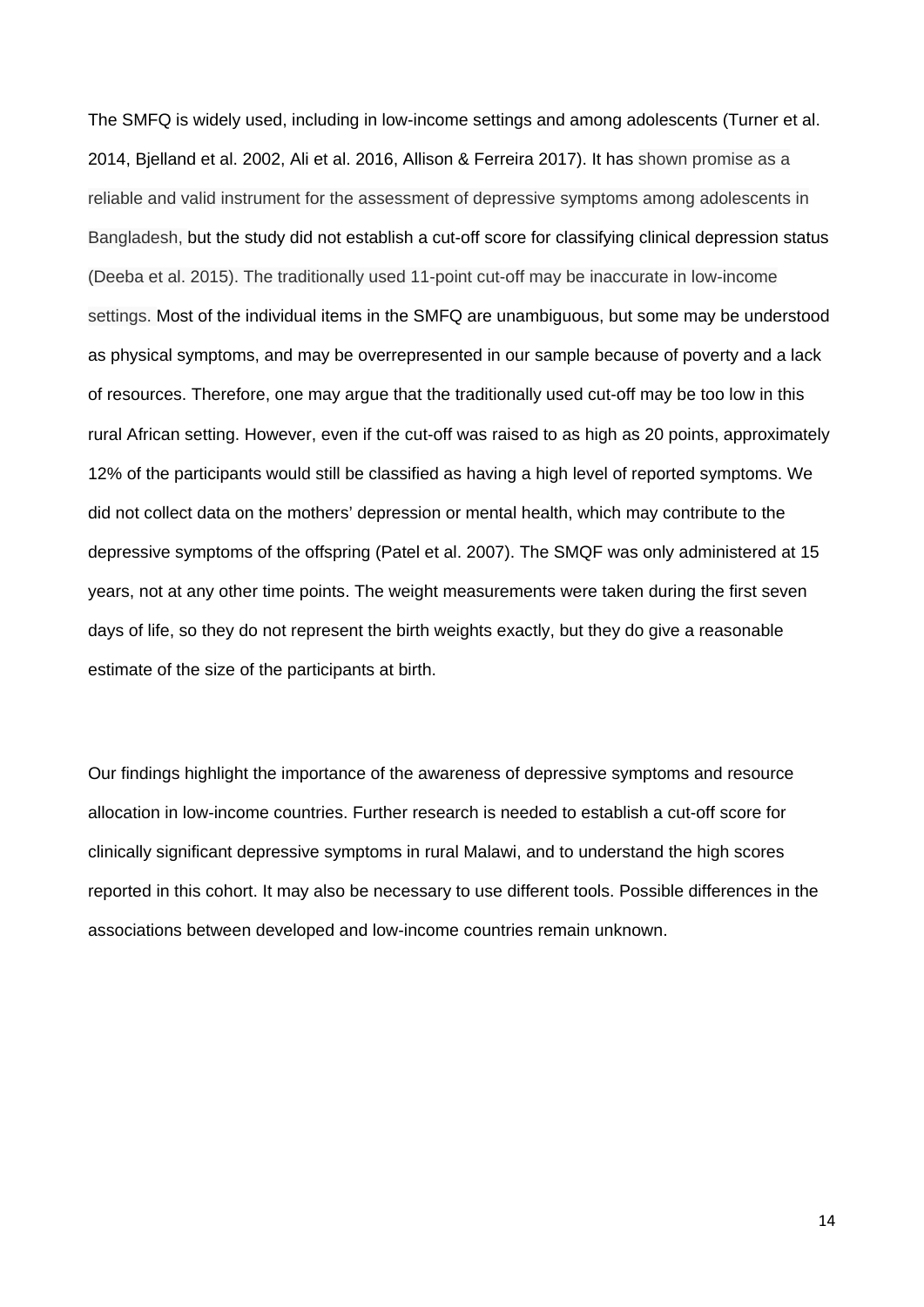# References

- Ali, G., Ryan, G. & De Silva, M. 2016, "Validated Screening Tools for Common Mental Disorders in Low and Middle Income Countries: A Systematic Review", *PLOS ONE,* vol. 11, no. 6, pp. e0156939.
- Allison, A.C. & Ferreira, R.J. 2017; 2016, "Implementing Cognitive Behavioral Intervention for Trauma in Schools (CBITS) with Latino Youth", *Child and Adolescent Social Work Journal,*  vol. 34, no. 2, pp. 181-189.
- Angold, A., Costello, E.J. & Worthman, C.M. 1998, "Puberty and depression: the roles of age, pubertal status and pubertal timing", *Psychological medicine,* vol. 28, no. 1, pp. 51-61.
- Angold, A., Costello, E., Messer, S., Pickles, A., Winder, F. & Silver, D. 1995, "Development of a short questionnaire for use in epidemiological studies of depression in children and adolescents", *International Journal of Methods in Psychiatric Research,* vol. 5, no. 4, pp. 237- 249.
- Bjelland, I., Dahl, A.A., Haug, T.T. & Neckelmann, D. 2002, "The validity of the Hospital Anxiety and Depression Scale: An updated literature review", *Journal of psychosomatic research,* vol. 52, no. 2, pp. 69-77.
- Christian Loret de Mola, Luciana de Avila Quevedo, Pinheiro, R.T., Gonçalves, H., Gigante, D.P., Vieira dos Santos Motta, Barros, F.C. & Horta, B.L. 2015, "The Effect of Fetal and Childhood Growth over Depression in Early Adulthood in a Southern Brazilian Birth Cohort: e0140621", *PLoS One,* vol. 10, no. 10.
- Cortina, M.A., Sodha, A., Fazel, M. & Ramchandani, P.G. 2012, "Prevalence of child mental health problems in Sub-Saharan Africa: A systematic review", *Archives of Pediatrics and Adolescent Medicine,* vol. 166, no. 3, pp. 276-281.
- Costello, E.J. 2007, "Prediction from low birth weight to female adolescent depression: A test of competing hypotheses", *Archives of General Psychiatry,* vol. 64, no. 3, pp. 343.
- de Mola, C.L. 2014, "Low birth weight, preterm birth and small for gestational age association with adult depression: Systematic review and meta-analysis", *The British Journal of Psychiatry,* vol. 205, no. 5, pp. 340.
- De Onis, M., Onyango, A.W., Borghi, E., Siyam, A., Nishida, C. & Siekmann, J. 2007, "Development of a WHO growth reference for school-aged children and adolescents", *Bulletin of the World Health Organization,* vol. 85, no. 9, pp. 660-667.
- Deeba, F., Rapee, R.M. & Prvan, T. 2015, "Psychometric properties of two measures of childhood internalizing problems in a Bangladeshi sample", *British Journal of Clinical Psychology,* vol. 54, no. 2, pp. 214-232.
- Filmer, D. & Pritchett, L.H. 2001, "Estimating wealth effects without expenditure data ̶or tears: An application to educational enrollments in states of India.", *Demography,* vol. 38, no. 1, pp. 115- 132.
- Galler, J.R., Bryce, C.P., Waber, D., Hock, R.S., Exner, N., Eaglesfield, D., Fitzmaurice, G. & Harrison, R. 2010, "Early childhood malnutrition predicts depressive symptoms at ages 11- 17", *Journal of Child Psychology & Psychiatry,* vol. 51, no. 7, pp. 789-798.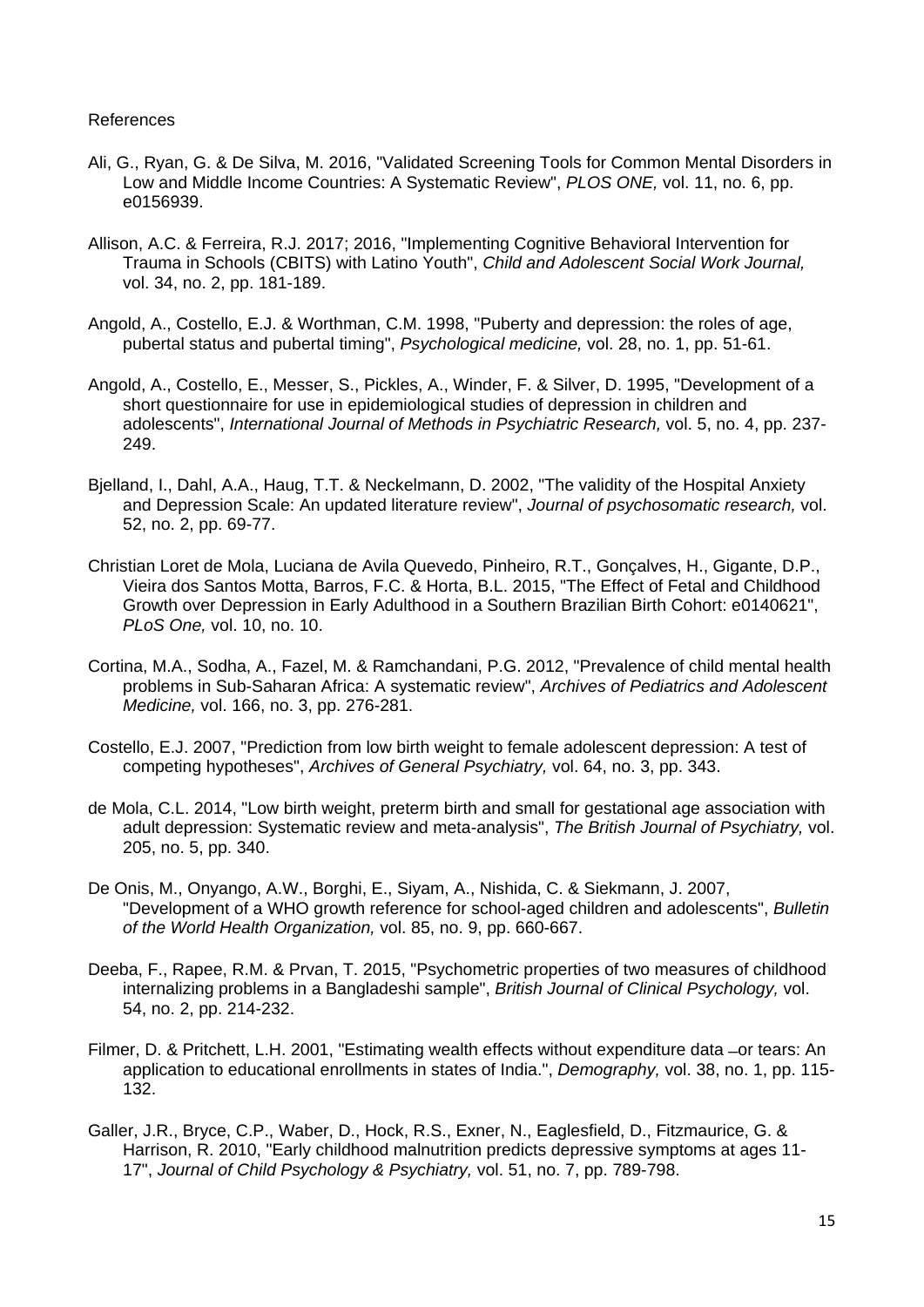- Kulmala, T., Vaahtera, M., Ndekha, M., Koivisto, A.-., Cullinan, T., Salin, M.-. & Ashorn, P. 2000, "The importance of preterm births for peri- and neonatal mortality in rural Malawi", *Paediatric and perinatal epidemiology,* vol. 14, no. 3, pp. 219-26.
- Maleta, K., Virtanen, S., Espo, M., Kulmala, T. & Ashorn, P. 2003, "Timing of growth faltering in rural Malawi", *Archives of Disease in Childhood,* vol. 88, no. 7, pp. 574-8.
- Patel, V., Flisher, A., Hetrick, S. & McGorry, P. 2007, "Adolescent Health 3 Mental health of young people: a global public-health challenge", *Lancet,* vol. 369, no. 9569, pp. 1302-1313.
- Proos, L. 2012, "Is early puberty triggered by catch-up growth following undernutrition?", *International Journal of Environmental Research & Public Health Electronic Resource],* vol. 9, no. 5, pp. 1791-809.
- Raven, J., Raven, J. & Court, J. 1998, "Manual for Raven's Progressive Matrices and Vocabulary Scales. Section 2: The Coloured Progressive Matrices.", *San Antonio, TX: Harcourt Assessment.,* .
- Rubin, D.B. 1987, *Multiple imputation for nonresponse in surveys,* Wiley, New York.
- Tanner, J. 1962, *Growth at adolescence.* Blackwell Scientific Publications, Oxford.
- Teivaanmäki, T., Bun Cheung, Y., Pulakka, A., Virkkala, J., Maleta, K. & Ashorn, P. 2016, "Height gain after two-years-of-age is associated with better cognitive capacity, measured with Raven's coloured matrices at 15-years-of-age in Malawi: Height gain is associated with cognitive capacity", *Maternal & Child Nutrition,* .
- Teivaanmaki, T., Cheung, Y.B., Kortekangas, E., Maleta, K. & Ashorn, P. 2015, "Transition between stunted and nonstunted status: both occur from birth to 15 years of age in Malawi children", *Acta Paediatrica,* vol. 104, no. 12, pp. 1278-1285.
- Thompson, R.A. 2001, "Developmental science and the media. Early brain development", *American Psychologist,* vol. 56, no. 1, pp. 5-15.
- Turner, N., Joinson, C., Peters, T., Wiles, N. & Lewis, G. 2014, "Validity of the Short Mood and Feelings Questionnaire in Late Adolescence", *Psychological assessment,* vol. 26, no. 3, pp. 752-762.
- Vidmar, S.I., Cole, T.J. & Pan, H. 2013, "Standardizing anthropometric measures in children and adolescents with functions for egen: Update", *Stata Journal,* vol. 13, no. 2, pp. 366-378.
- Waal, M.W.d., Weele, G.M.v.d., Mast, R.C.v.d., Assendelft, W.J.J. & Gussekloo, J. 2012, "The influence of the administration method on scores of the 15-item Geriatric Depression Scale in old age", *Psychiatry research,* vol. 197, no. 3, pp. 280-284.
- Walker, S.P., Chang, S.M., Powell, C.A., Simonoff, E. & Grantham-McGregor, S.M. 2007, "Early childhood stunting is associated with poor psychological functioning in late adolescence and effects are reduced by psychosocial stimulation", *Journal of Nutrition,* vol. 137, no. 11, pp. 2464-9.
- White, I.R., Royston, P. & Wood, A.M. 2011, "Multiple imputation using chained equations: Issues and guidance for practice", *Statistics in medicine,* vol. 30, no. 4, pp. 377-399.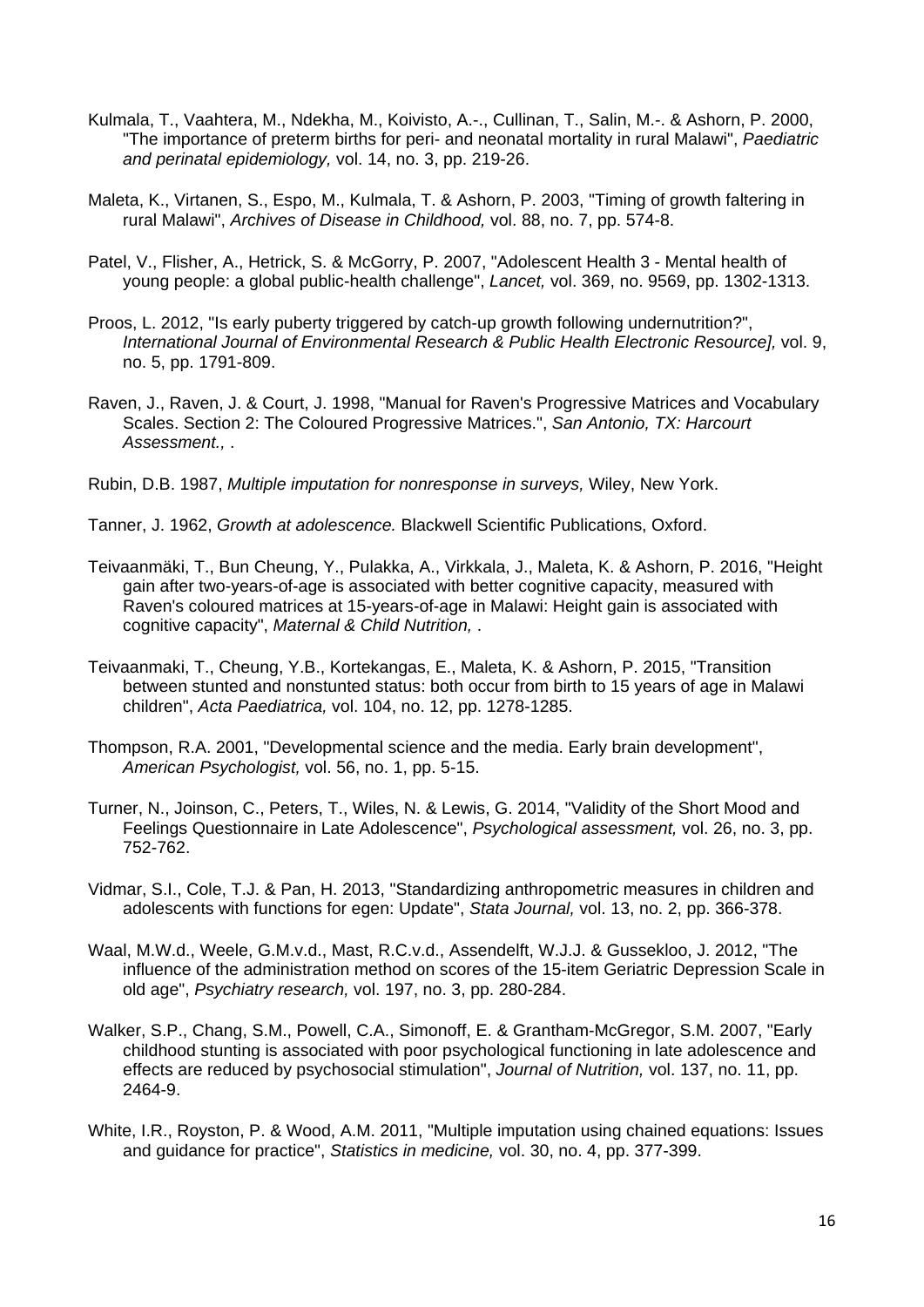WHO Multicentre Growth Reference Study Group. 2006, "WHO Child Growth Standards: Length/height-for-age, weight-for-age, weight-for-length, weight-for-height and body mass index-for-age: Methods and development. Geneva: World Health Organization.", .

World Health Organization. WHO, 2008. "The Global Burden of Disease 2004 Update. ", .

Key messages:

- Reported depressive symptoms are common among rural Malawian adolescents.
- Intrauterine growth may affect later mental health.
- Height gain in childhood, gender, and pubertal maturity at the time of the assessment did not predict depressive symptoms at 15 years of age.
- Awareness of depressive symptoms and the allocation of resources to mental health problems in low-income countries should be increased.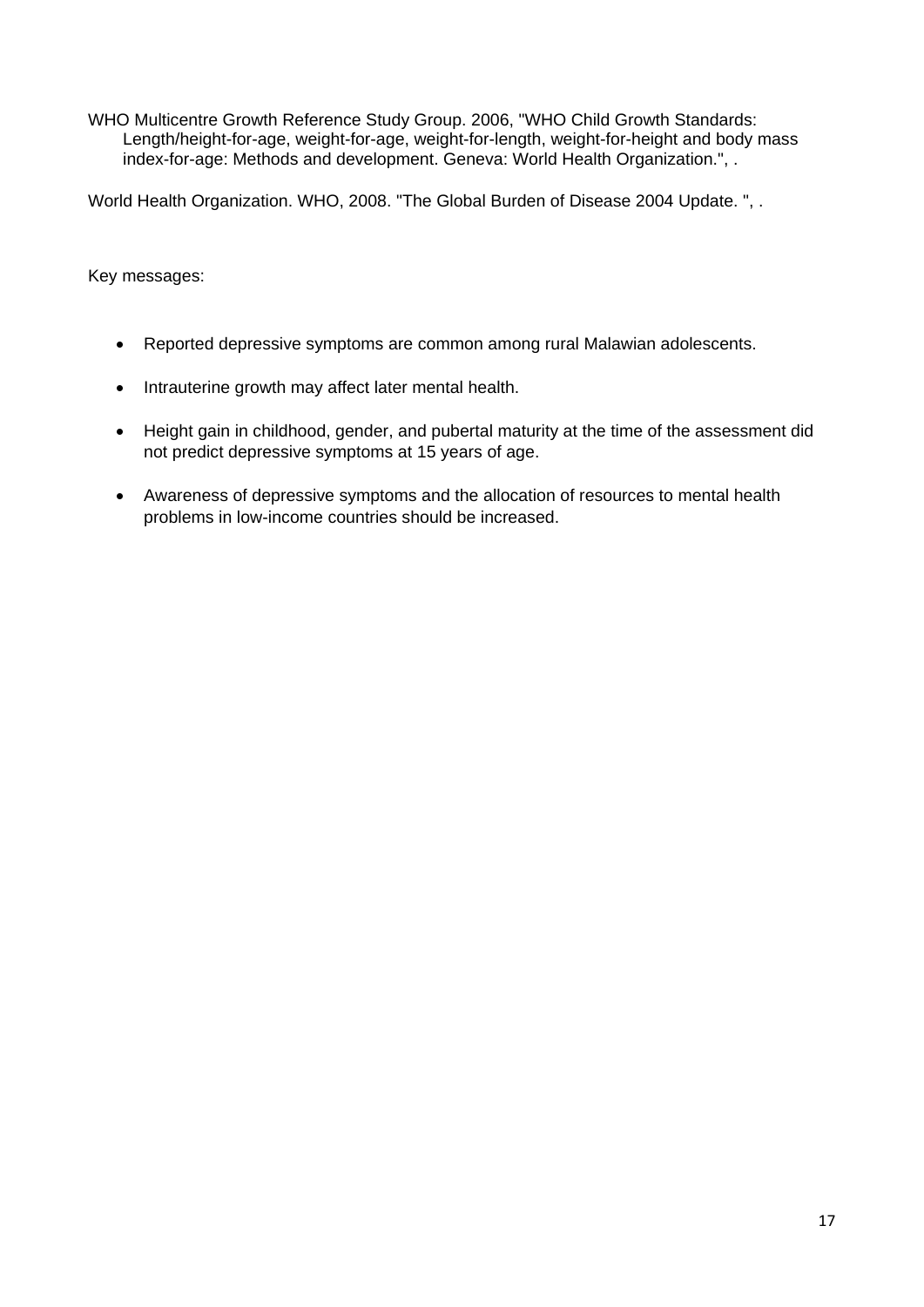Figure legends:

Figure 1. The flow of study participants.

Figure 2. The association between SMQF score cut-off and the proportion of participants categorized as having a positive screening test result. The error bars indicate 95% confidence intervals for the proportion.

Figure 3. Short Mood and Feelings Questionnaire score for those boys and girls who were examined at 15 years. The red line is the traditional cut-off (11 points) for clinically significant depressive symptoms.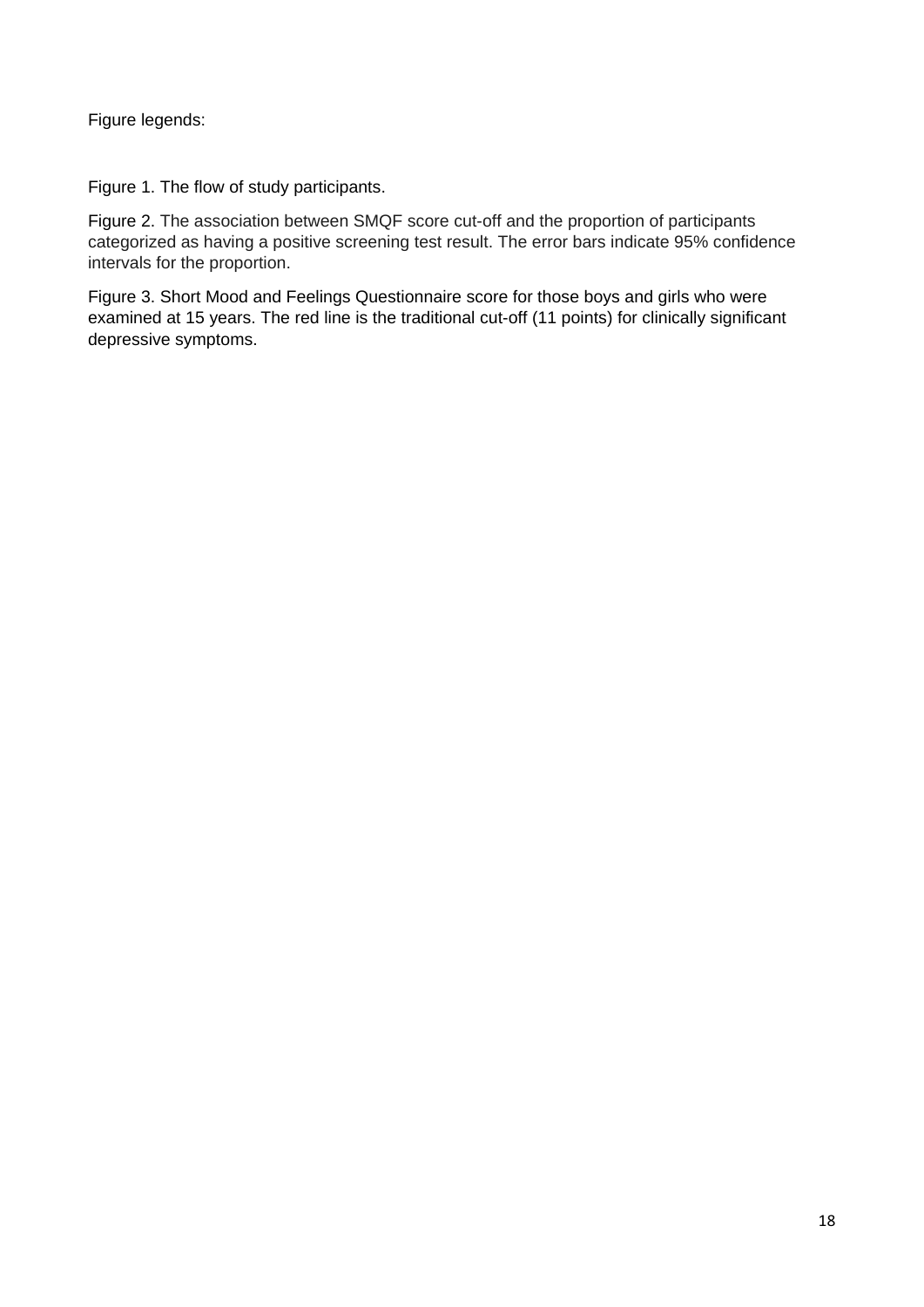Table 1. Participant characteristics.

| Variables                               | Included    | <b>Excluded</b> <sup>a</sup> | $p$ -value |  |  |  |
|-----------------------------------------|-------------|------------------------------|------------|--|--|--|
|                                         | $(n=523)$   | $(n=235)$                    |            |  |  |  |
| Gender, Male % (n)                      | 49 (259)    | 55 (130)                     | 0.133      |  |  |  |
| Mean birth weight <sup>b</sup> , g (SD) | 3,110 (519) | 2,990 (485)                  | 0.015      |  |  |  |
| Low birth weightb,c %, (n)              | 9(30)       | 12(18)                       | 0.222      |  |  |  |
| Mean gestational age, weeks<br>(SD)     | 39.1(3.3)   | 39.1(3.2)                    | 0.971      |  |  |  |
| Preterm births                          | 20 (103)    | 19 (42)                      | 0.678      |  |  |  |
| (<37 gestational weeks), % (n)          |             |                              |            |  |  |  |
| Wealth index, % (n)                     |             |                              |            |  |  |  |
| Poor                                    | 38 (194)    | 44 (97)                      |            |  |  |  |
| Middle                                  | 39 (201)    | 37(82)                       | 0.351      |  |  |  |
| <b>Rich</b>                             | 23 (116)    | 20 (44)                      |            |  |  |  |
| Father's occupation, % (n)              |             |                              |            |  |  |  |
| Fisherman                               | 40 (208)    | 35(78)                       |            |  |  |  |
| Other                                   | 22 (112)    | 26 (59)                      | 0.420      |  |  |  |
| Trader                                  | 19 (99)     | 19 (42)                      |            |  |  |  |
| Farmer                                  | 19 (97)     | 20(45)                       |            |  |  |  |
| Father's literacy, Literate, %<br>(n)   | 42 (218)    | 44 (99)                      | 0.623      |  |  |  |
| Mother's literacy, Literate, %<br>(n)   | 14(70)      | 15(33)                       | 0.674      |  |  |  |

a) Excluded because of death, loss to follow-up, or missing values. The final numbers of participants in the comparison vary between 496 and 759.

b) Measured at ≤7 days of age.

c) Low birth weight <2,500g.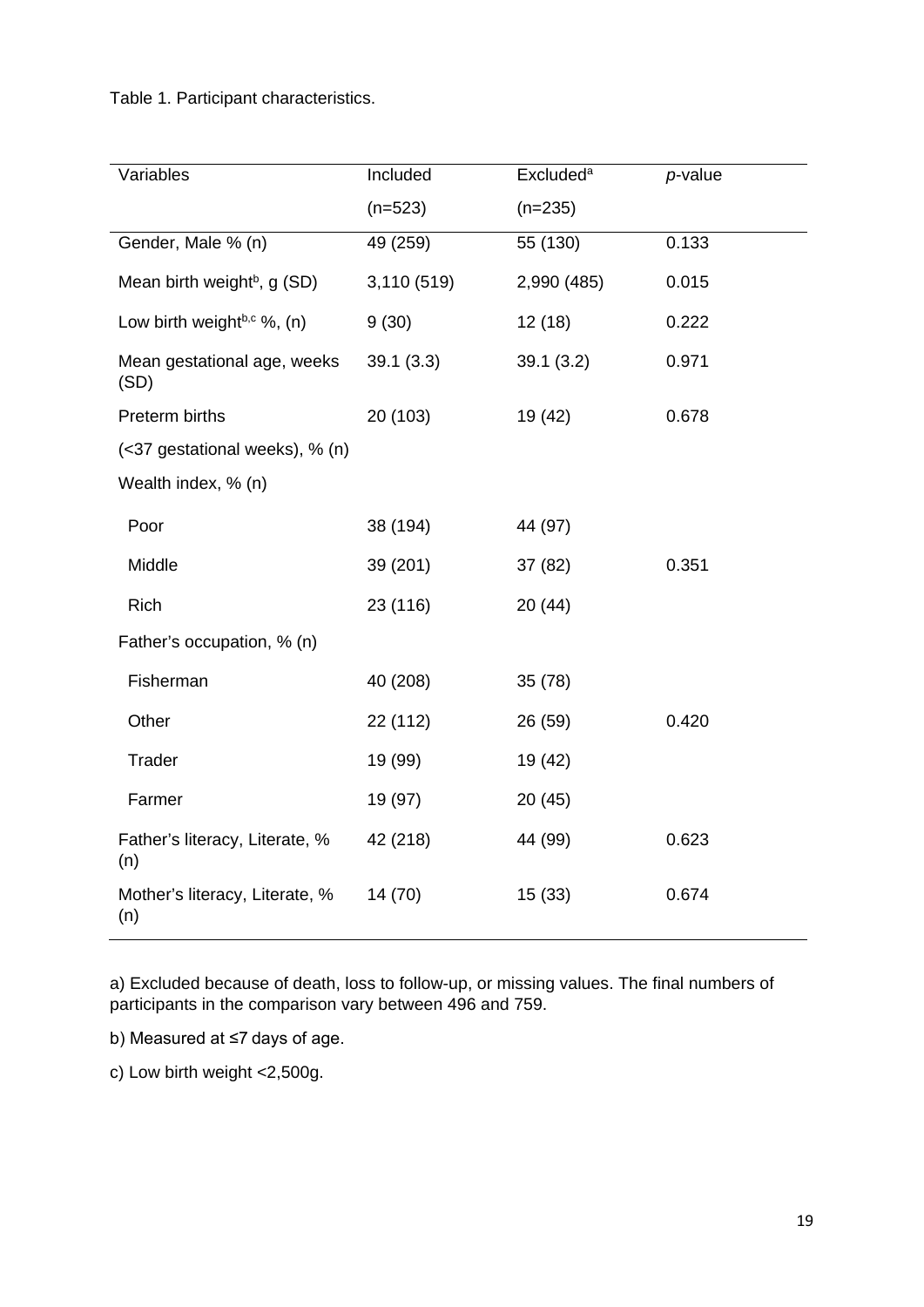|                         | n   | Mean (SD)   | $p$ -value | Participants with SMFQ score ≥11<br>clinically significant depression (SMFQ<br>score $\geq$ 11) n (%) |
|-------------------------|-----|-------------|------------|-------------------------------------------------------------------------------------------------------|
| <b>SMFQ</b>             | 509 | 15.0(4.2)   |            | 458 (90)                                                                                              |
| male                    | 250 | 14.9(4.0)   |            | 231 (92)                                                                                              |
| female                  | 259 | 15.0(4.4)   | $0.72*$    | 227 (88)                                                                                              |
| Birth weight<br>(grams) | 348 | 3,110 (520) |            |                                                                                                       |
| **HAZ 1                 | 426 | $-1.7(1.2)$ |            |                                                                                                       |
| **HAZ 24                | 475 | $-2.9(1.2)$ |            |                                                                                                       |
| **HAZ 120               | 475 | $-1.7(0.8)$ |            |                                                                                                       |
| **HAZ 180               | 522 | $-1.7(1.0)$ |            |                                                                                                       |

Table 2. Summary of the independent and dependent variables of the participants who were examined at 15 years.

\*The comparison between male and female was done with the *t*-test.

\*\*HAZ= height-for-age.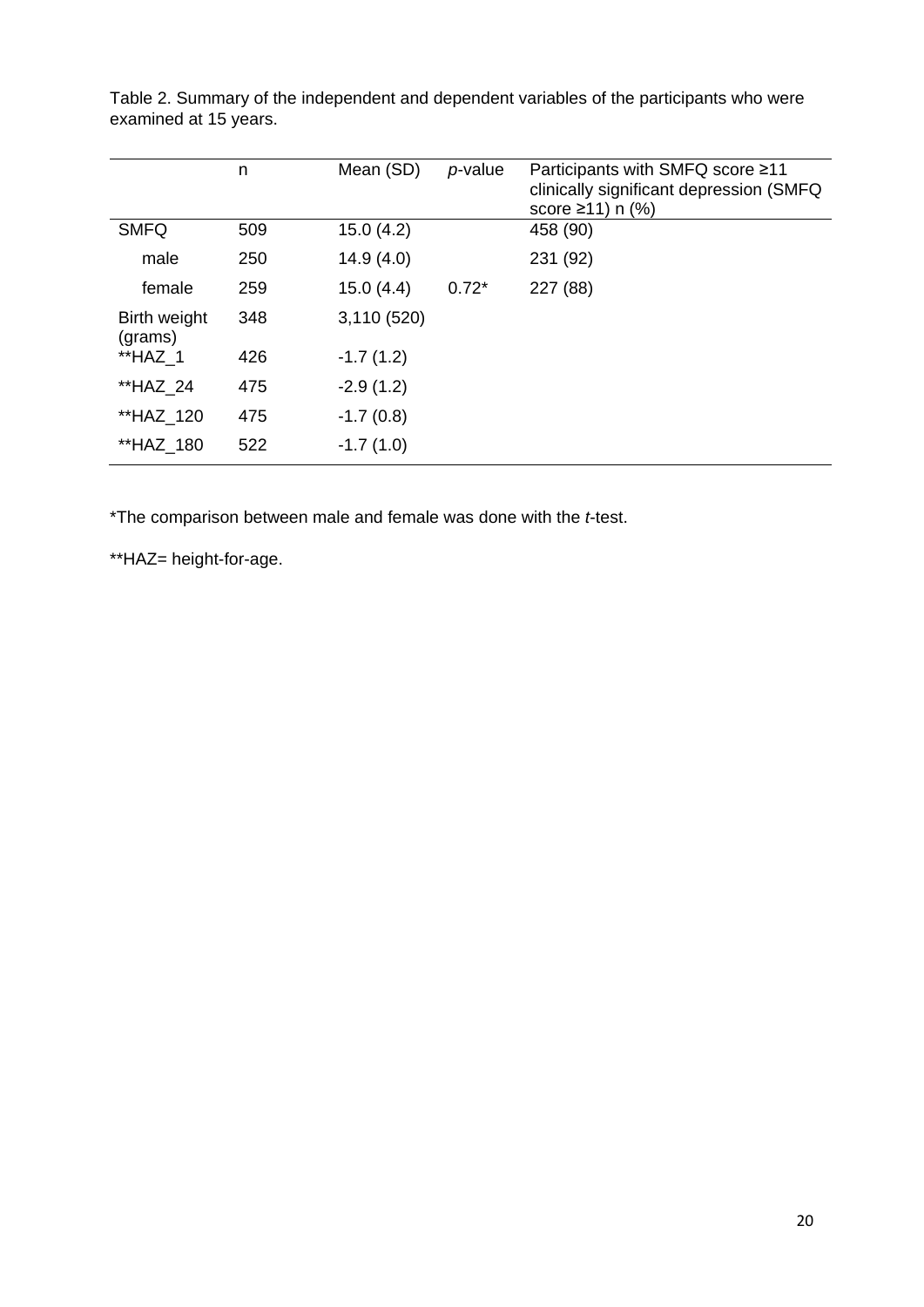| Regressor    | SMFQ score                              |                             |                                         |                             |                                         |                             |
|--------------|-----------------------------------------|-----------------------------|-----------------------------------------|-----------------------------|-----------------------------------------|-----------------------------|
|              | Model 1                                 |                             | Model 2 <sup>a</sup>                    |                             | Model 3 <sup>b</sup>                    |                             |
|              | Regression coefficient [95%CI], p-value |                             | Regression coefficient [95%CI], p-value |                             | Regression coefficient [95%CI], p-value |                             |
|              | Observed (n=236)                        | Imputed $(n=523)$           | Observed (n=236)                        | Imputed $(n=523)$           | Observed (n=236)                        | Imputed (n=523)             |
| Birth weight | $-1.58$ [ $-2,824 - -328$ ],            | $-0.87$ [ $-2,003 - 267$ ], | $-1.45$ [ $-2,794 - 114$ ],             | $-0.79$ $[-2,027-453]$ ,    | $-1.38$ [ $-2,738$ - $-13$ ],           | $-0.72$ [ $-1,967-524$ ],   |
| (grams)      | 0.014                                   | 0.133                       | 0.034                                   | 0.212                       | 0.048                                   | 0.254                       |
| $HAZ_1$      | $0.07$ [-0.45-0.59] ,0.785              | $0.11$ [-0.34-0.60],        | $0.01$ [-0.53-0.55],                    | $0.07$ [-0.41-0.56],        | $-0.01$ [ $-0.56 - 0.53$ ],             | $0.06$ [-0.42-0.54],        |
|              |                                         | 0.643                       | 0.978                                   | 0.765                       | 0.963                                   | 0.800                       |
| $HAZ_24$     | $-0.30$ [ $-0.79 - 0.19$ ],             | $-0.12$ [ $-0.52 - 0.27$ ], | $-0.27$ [ $-0.78 - 0.23$ ],             | $-0.10$ [ $-0.50 - 0.30$ ], | $-0.28$ [ $-0.79 - 0.24$ ],             | $-0.10$ [ $-0.50 - 0.29$ ], |
|              | 0.235                                   | 0.536                       | 0.290                                   | 0.624                       | 0.289                                   | 0.608                       |
| HAZ_120      | $-0.61$ [ $-1.44 - 0.23$ ],             | $-0.03$ [ $-0.61 - 0.60$ ], | $-0.5$ [ $-1.56 - 055$ ], 0.345         | $-0.10$ $[-0.85 - 0.66]$ ,  | $-0.53$ [ $-1.60 - 0.53$ ],             | $-0.15$ [ $-0.90 - 0.61$ ], |
|              | 0.155                                   | 0.932                       |                                         | 0.793                       | 0.324                                   | 0.706                       |
| HAZ_180      | $0.68$ [0.02-1.35], 0.044               | $0.15$ [-0.37-0.64],        | $0.54$ [-0.32-1.40],                    | $0.21$ [-0.40-0.83],        | $0.49$ [-0.38-1.36],                    | $0.16$ [-0.46-0.78],        |
|              |                                         | 0.559                       | 0.216                                   | 0.497                       | 0.267                                   | 0.614                       |
| Female       |                                         |                             | $0.33$ [-1.01-1.67],                    | $-0.29$ [ $-1.28 - 0.69$ ], | $0.37$ [-1.00-1.74],                    | $-0.31$ [ $-1.31 - 0.70$ ], |
|              |                                         |                             | 0.630                                   | 0.559                       | 0.596                                   | 0.550                       |
| Puberty      |                                         |                             |                                         |                             | $0.48$ [-0.83-1.79],                    | $0.82$ [-0.11-1.75],        |
|              |                                         |                             |                                         |                             | 0.471                                   | 0.086                       |

Table 3. The association between birth weight and linear childhood growth and depressive symptoms at 15 years.

a) The confounders included in Model 2 are gender, socio-economic level, gestational duration, father's occupation, father's literacy, and mother's literacy.

b) The confounders and moderators included in Model 3 are gender, socio-economic level, gestational duration, father's occupation, father's literacy, mother's literacy, pubertal maturity, and the Raven's Coloured Matrices score.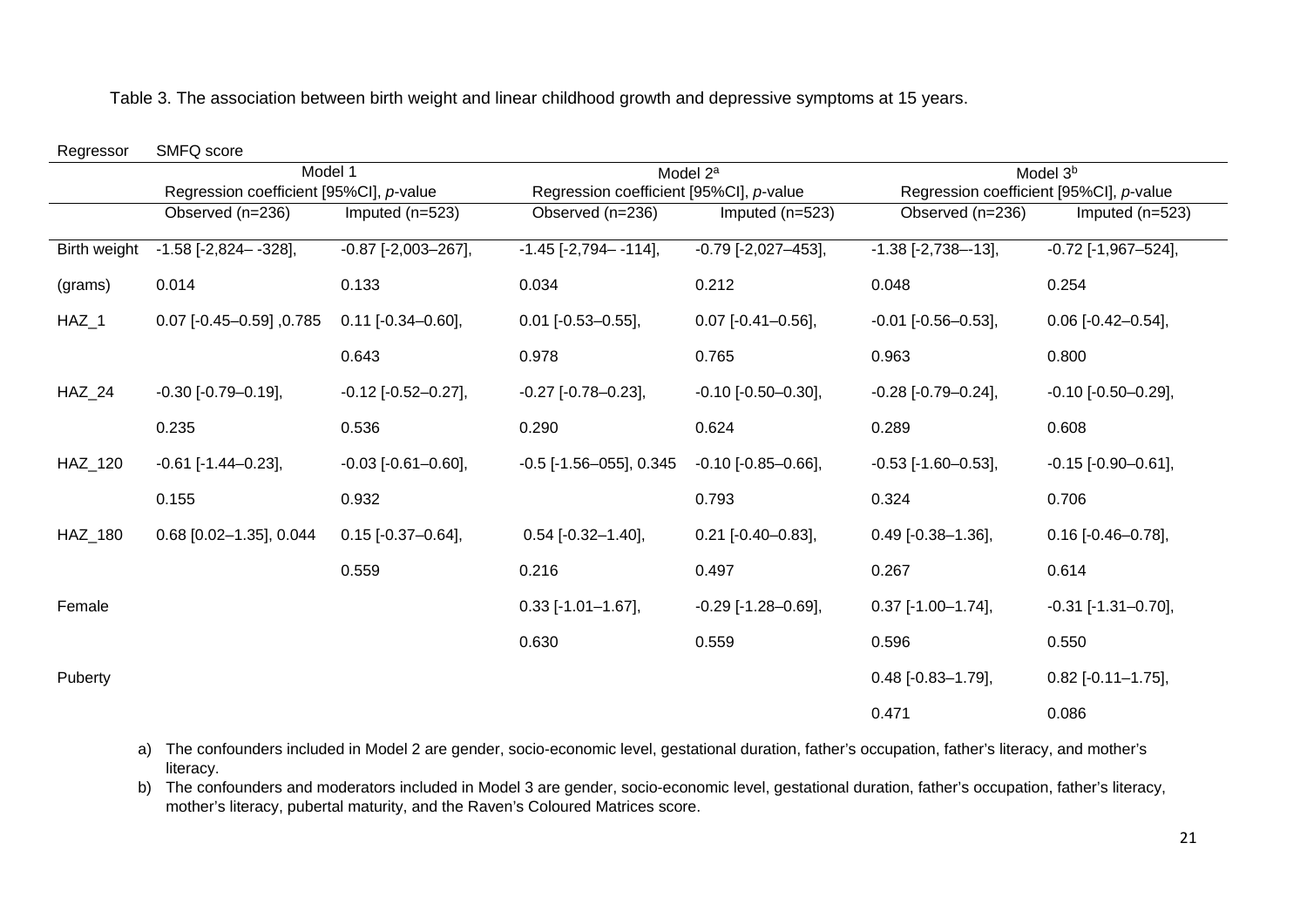Figure 1.

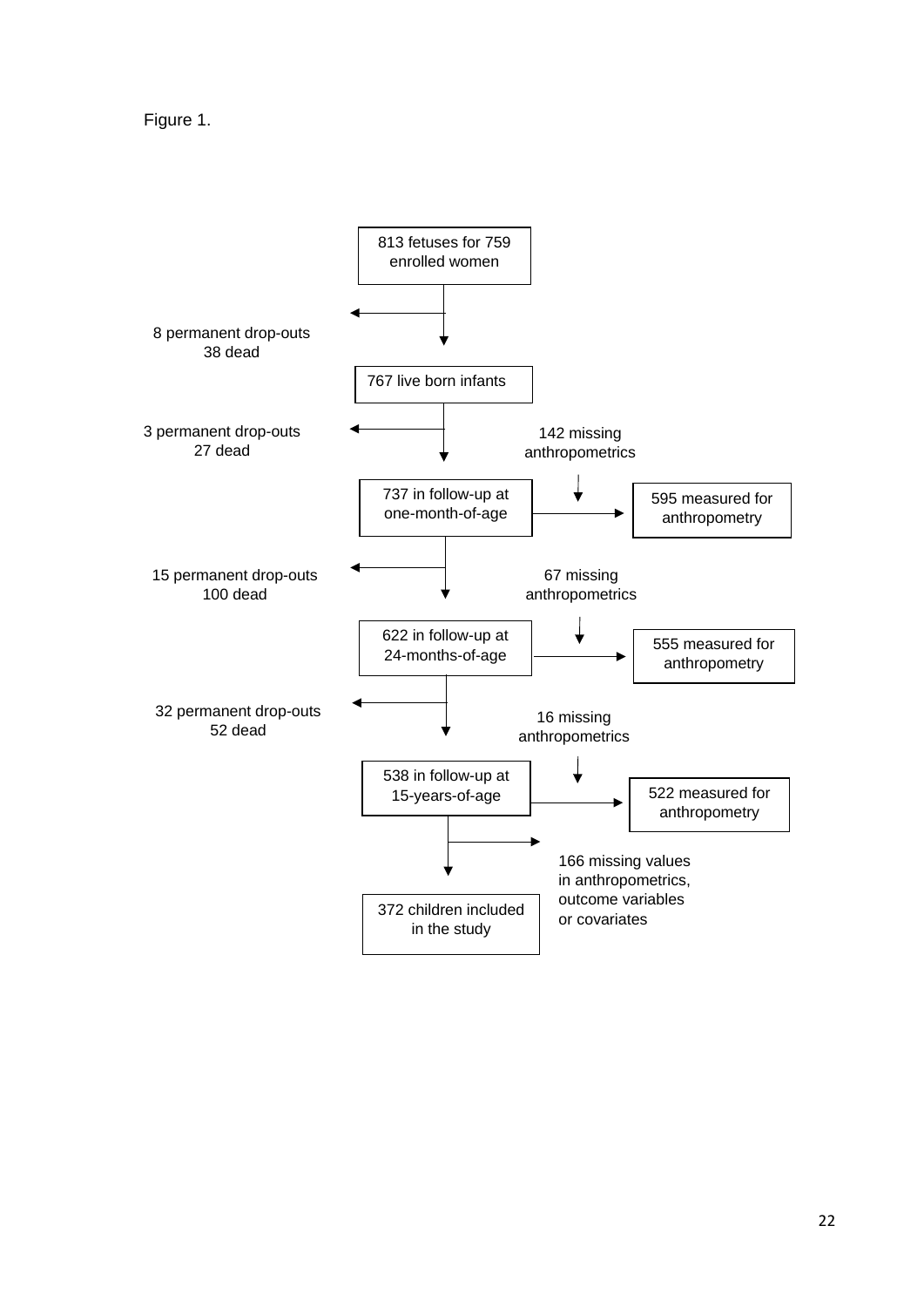